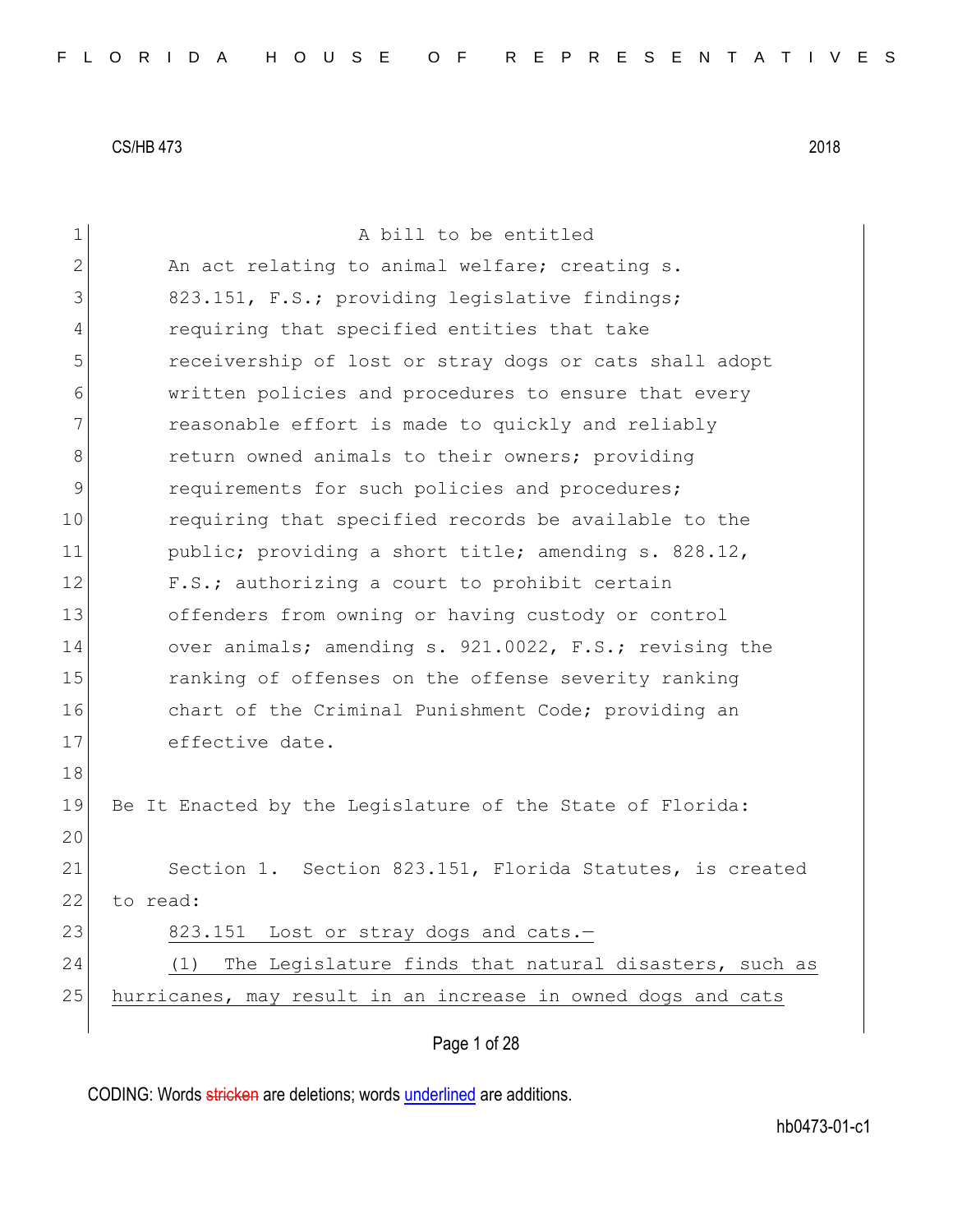| 26 | becoming lost or stray. The Legislature further finds that dog   |  |  |  |  |  |
|----|------------------------------------------------------------------|--|--|--|--|--|
| 27 | and cat owners statewide should be afforded the opportunity to   |  |  |  |  |  |
| 28 | quickly and reliably claim their lost pets. It is therefore      |  |  |  |  |  |
| 29 | declared to be the public policy of the state that animal        |  |  |  |  |  |
| 30 | control agencies and humane organizations shall adopt policies   |  |  |  |  |  |
| 31 | and procedures to help return lost cats or dogs to identified    |  |  |  |  |  |
| 32 | owners.                                                          |  |  |  |  |  |
| 33 | (2) (a) A public or private animal shelter, humane               |  |  |  |  |  |
| 34 | organization, or animal control agency operated by a humane      |  |  |  |  |  |
| 35 | organization or by a county, municipality, or other incorporated |  |  |  |  |  |
| 36 | political subdivision that takes receivership of any lost or     |  |  |  |  |  |
| 37 | stray dogs or cats shall adopt written policies and procedures   |  |  |  |  |  |
| 38 | to ensure that every reasonable effort is made to quickly and    |  |  |  |  |  |
| 39 | reliably return owned animals to their owners. Such policies and |  |  |  |  |  |
| 40 | procedures shall include:                                        |  |  |  |  |  |
| 41 | 1. Upon intake, screening of lost or stray dogs and cats         |  |  |  |  |  |
| 42 | for identification, including tags, licenses, implanted          |  |  |  |  |  |
| 43 | microchips, and tattoos.                                         |  |  |  |  |  |
| 44 | 2. A process for matching received lost or stray dogs and        |  |  |  |  |  |
| 45 | cats with any reports of lost pets received by the shelter from  |  |  |  |  |  |
| 46 | owners.                                                          |  |  |  |  |  |
| 47 | Public notice of lost or stray dogs and cats received,<br>3.     |  |  |  |  |  |
| 48 | provided at the shelter or on the Internet, as appropriate,      |  |  |  |  |  |
| 49 | within 48 hours of the animal's admission.                       |  |  |  |  |  |
| 50 | Reasonable efforts to notify identified owners of lost<br>4.     |  |  |  |  |  |
|    | Page 2 of 28                                                     |  |  |  |  |  |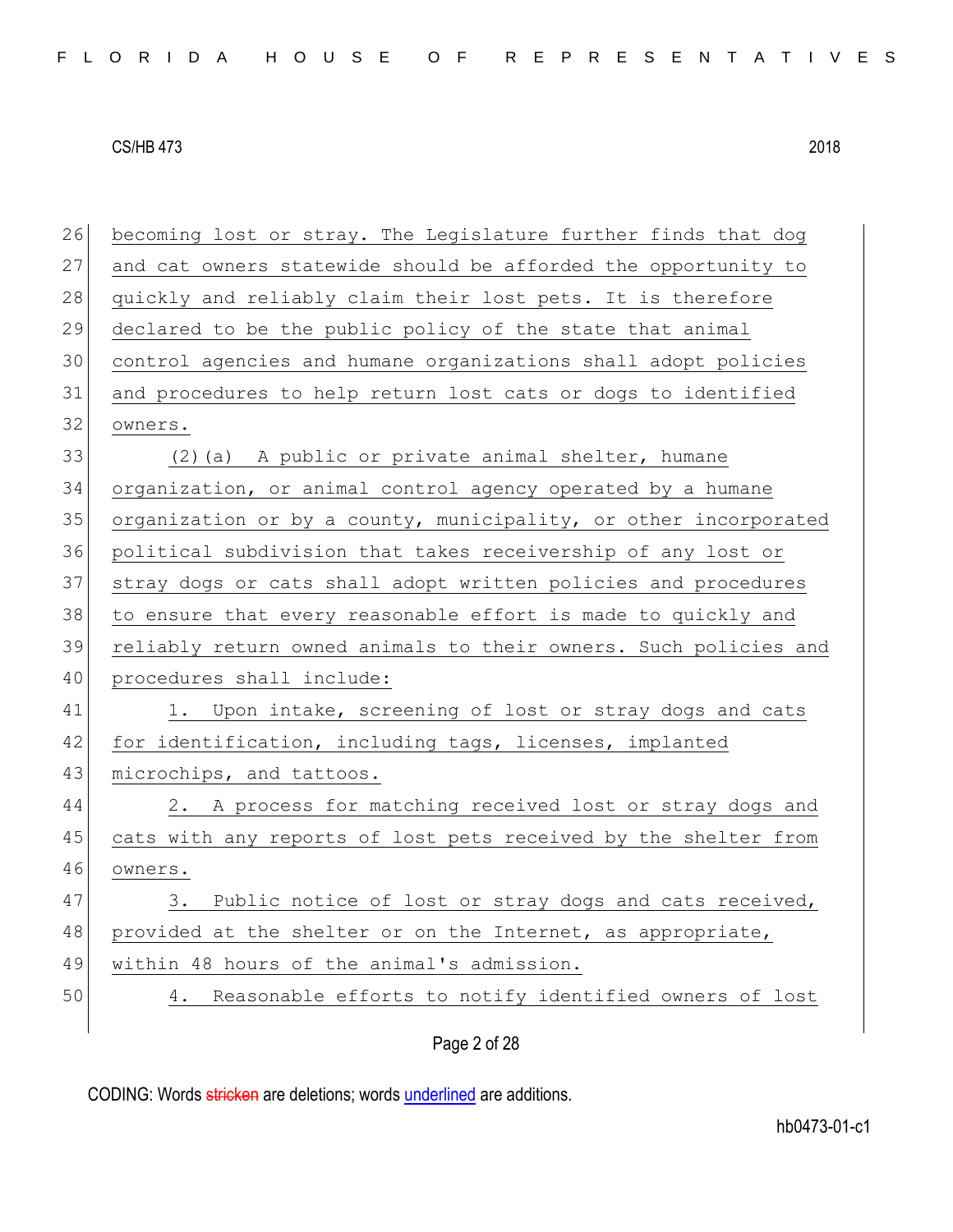51 or stray dogs and cats within 48 hours of identification. Such 52 reasonable efforts may include, but are not limited to, attempts 53 to contact identified owners by telephone, by electronic mail, 54 by United States mail, or by personal service at the owner's 55 last known phone number and address. 56 5. Notice to the public of the shelter's location, hours, 57 fees, and the return-to-owner process posted on the Internet, 58 with the shelter's business hours posted outside the shelter 59 facility and recorded on the shelter's telephone answering 60 system message. 61 6. Access for owners to retrieve dogs and cats at least 62 one weekend day per week and after 5:00 p.m. one weekday per 63 week, provided that complying with the requirements of this 64 subparagraph shall not require an increase in total operating 65 hours. 66 7. Direct return-to-owner protocols that allow animal 67 control officers in the field to directly return lost or stray 68 dogs and cats to their owners when the owners have been 69 identified. 70 8. Procedural safeguards to minimize the euthanasia of 71 owned dogs and cats. Such safeguards shall include, but are not 72 limited to, record verification to ensure that each animal to be 73 euthanized is the correct animal designated for the procedure 74 and proper scanning for an implanted microchip using a universal 75 scanner immediately prior to the procedure.

### Page 3 of 28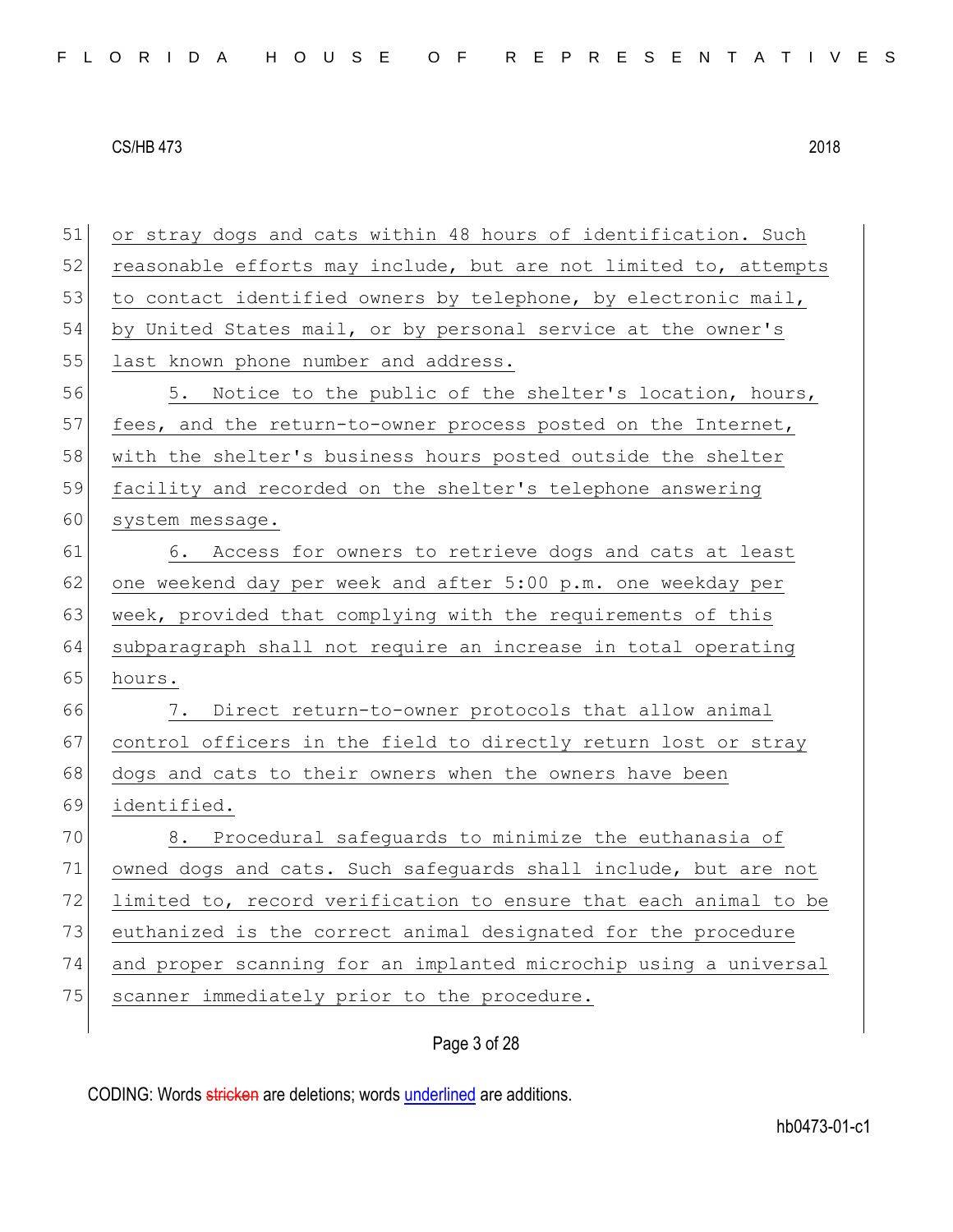Page 4 of 28 76 9. Temporary extension of local minimum stray hold periods 77 after a disaster is declared by the President of the United 78 States or a state of emergency is declared by the Governor, if 79 deemed necessary by a local government in the area of the 80 declaration. 81 (b) Records related to this section and maintained by a 82 public or private animal shelter, humane organization, or animal 83 control agency operated by a humane society or by a county, 84 municipality, or other incorporated political subdivision must 85 be made available to the public pursuant to chapter 119. 86 Section 2. The amendment to s. 828.12, Florida Statutes, 87 by this act may be cited as "Ponce's law." 88 Section 3. Section 828.12, Florida Statutes, is amended to 89 read: 90 828.12 Cruelty to animals.-91 (1) A person who unnecessarily overloads, overdrives, 92 torments, deprives of necessary sustenance or shelter, or 93 unnecessarily mutilates, or kills any animal, or causes the same 94 to be done, or carries in or upon any vehicle, or otherwise, any 95 animal in a cruel or inhumane manner, commits animal cruelty, a 96 misdemeanor of the first degree, punishable as provided in s. 97 775.082 or by a fine of not more than  $$5,000$ , or both. 98 (2) A person who intentionally commits an act to any 99 animal, or a person who owns or has the custody or control of 100 any animal and fails to act, which results in the cruel death,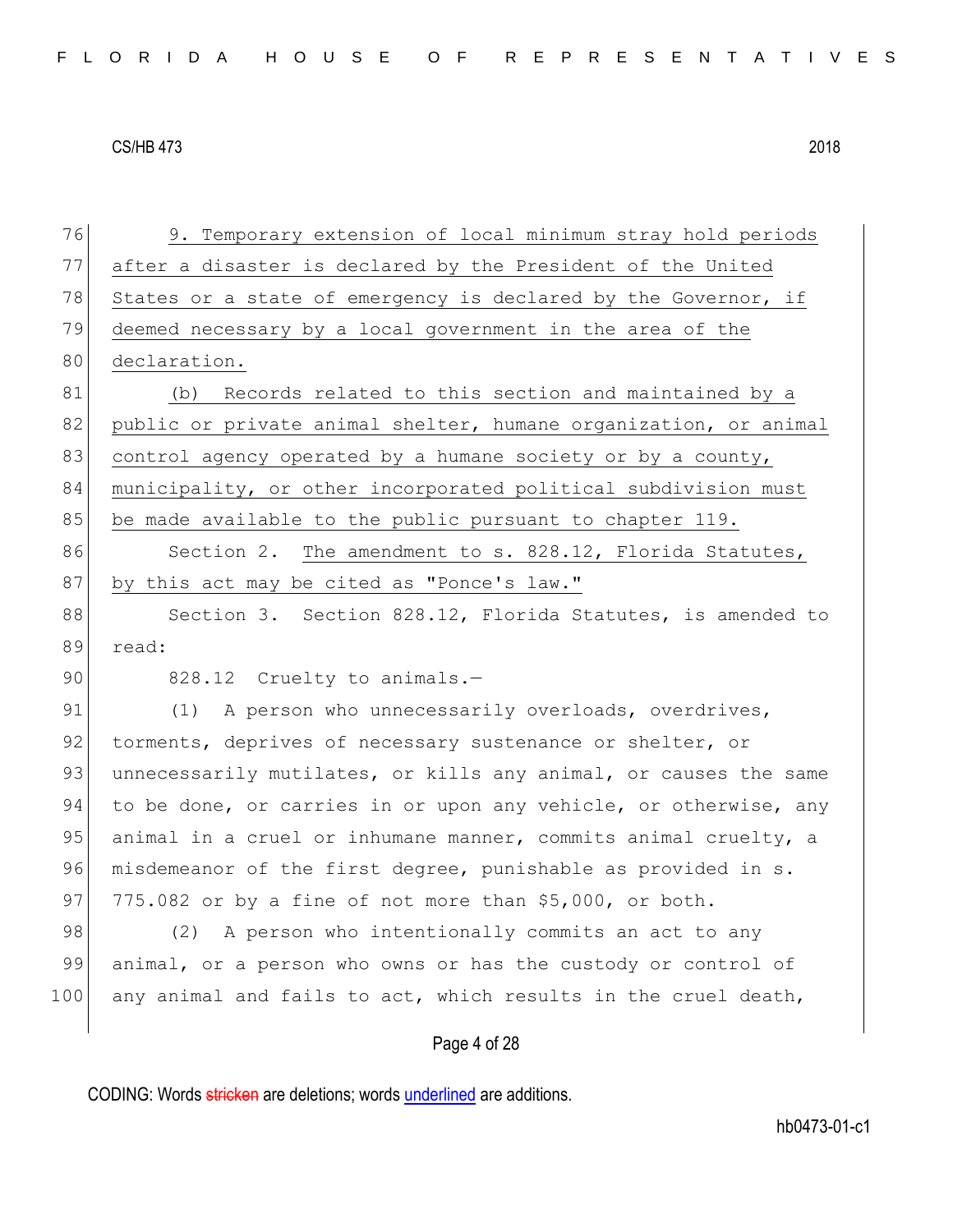101 or excessive or repeated infliction of unnecessary pain or 102 suffering, or causes the same to be done, commits aggravated 103 animal cruelty, a felony of the third degree, punishable as 104 provided in s. 775.082 or by a fine of not more than \$10,000, or 105 both.

106 (a) A person convicted of a violation of this subsection, where the finder of fact determines that the violation includes 108 the knowing and intentional torture or torment of an animal that injures, mutilates, or kills the animal, shall be ordered to pay a minimum mandatory fine of \$2,500 and undergo psychological counseling or complete an anger management treatment program.

112 (b) A person convicted of a second or subsequent violation 113 of this subsection shall be required to pay a minimum mandatory 114 fine of \$5,000 and serve a minimum mandatory period of 115 incarceration of 6 months. In addition, the person shall be 116 released only upon expiration of sentence, is not eligible for 117 | parole, control release, or any form of early release, and must 118 serve 100 percent of the court-imposed sentence. Any plea of 119 nolo contendere shall be considered a conviction for purposes of 120 this subsection.

121 (3) A person who commits multiple acts of animal cruelty 122 or aggravated animal cruelty against an animal may be charged 123 with a separate offense for each such act. A person who commits 124 animal cruelty or aggravated animal cruelty against more than 125 one animal may be charged with a separate offense for each

# Page 5 of 28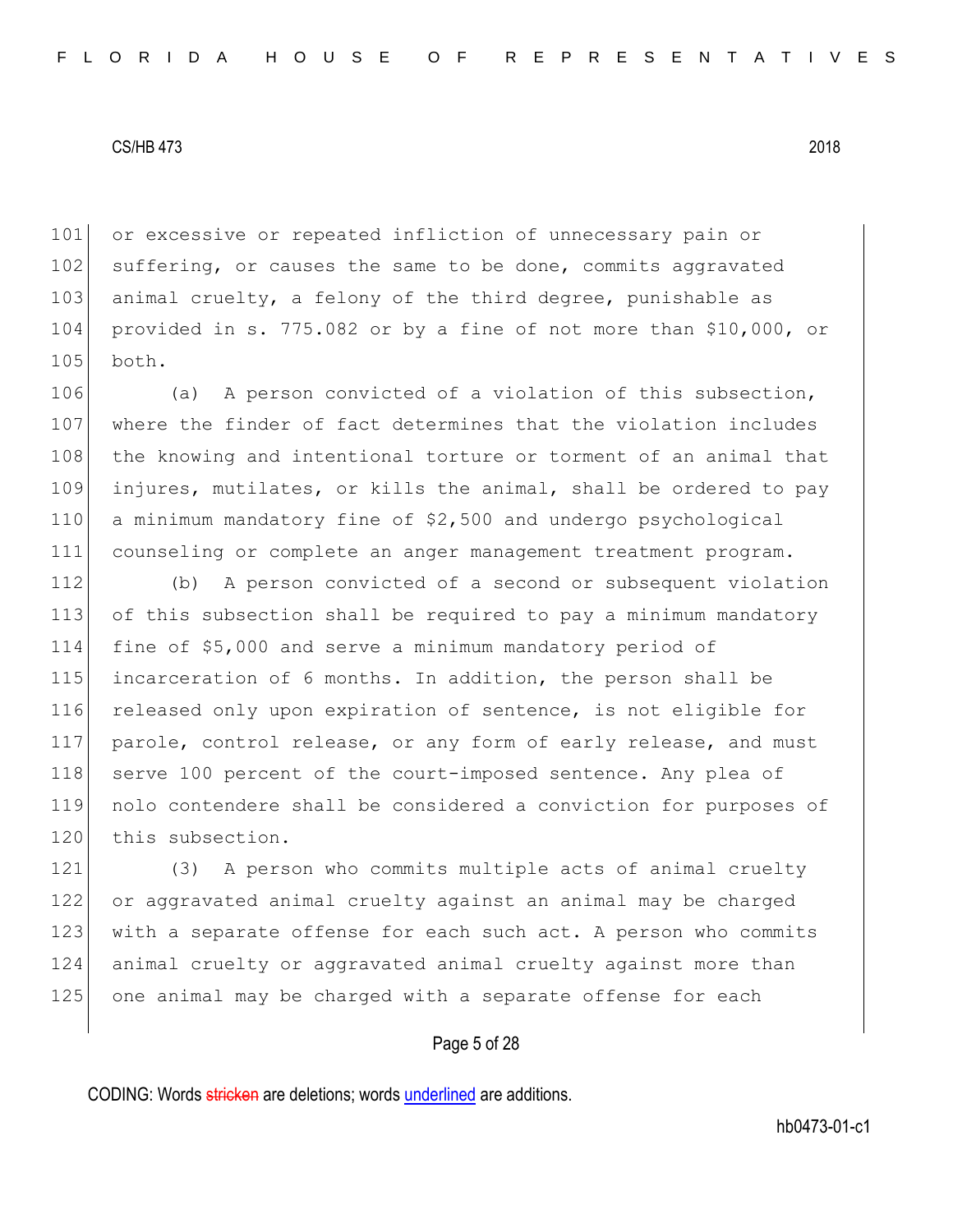126 animal such cruelty was committed upon.

127 (4) A veterinarian licensed to practice in the state shall 128 be held harmless from either criminal or civil liability for any 129 decisions made or services rendered under the provisions of this 130 section. Such a veterinarian is, therefore, under this 131 subsection, immune from a lawsuit for his or her part in an 132 investigation of cruelty to animals.

133 (5) A person who intentionally trips, fells, ropes, or 134 lassos the legs of a horse by any means for the purpose of 135 entertainment or sport commits a shall be quilty of a third 136 degree felony of the third degree, punishable as provided in s. 137 775.082, s. 775.083, or s. 775.084. As used in this subsection, 138 the term "trip" means any act that consists of the use of any 139 wire, pole, stick, rope, or other apparatus to cause a horse to 140 fall or lose its balance, and the term "horse" means any animal 141 of any registered breed of the genus Equus, or any recognized 142 hybrid thereof. The provisions of This subsection does shall not 143 apply when tripping is used:

144 (a) To control a horse that is posing an immediate threat 145 to other livestock or human beings;

146 (b) For the purpose of identifying ownership of the horse 147 when its ownership is unknown; or

148 (c) For the purpose of administering veterinary care to 149 the horse.

150 (6) In addition to other penalties prescribed by law, a

Page 6 of 28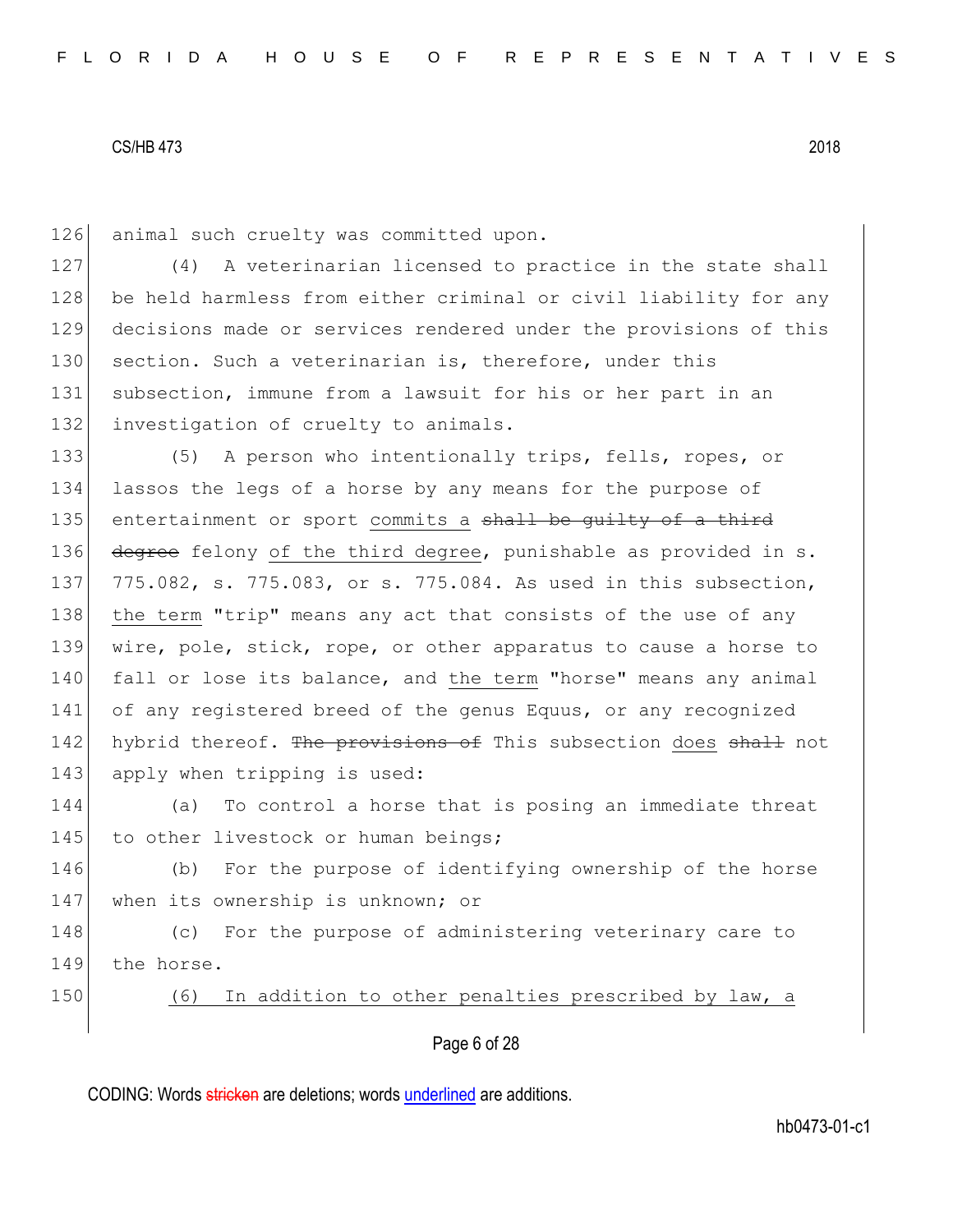| FLORIDA HOUSE OF REPRESENTATIVES |  |
|----------------------------------|--|
|----------------------------------|--|

Page 7 of 28 151 person who is convicted of a violation of this section may be 152 prohibited by the court from owning, possessing, keeping, 153 harboring, or having custody or control over any animal for a 154 period of time determined by the court. 155 Section 4. Paragraphs (c) and (e) of subsection (3) of 156 section 921.0022, Florida Statutes, are amended to read: 157 921.0022 Criminal Punishment Code; offense severity 158 ranking chart.-159 (3) OFFENSE SEVERITY RANKING CHART 160 (c) LEVEL 3 161 Florida Statute Felony Degree Description 162 119.10(2)(b) 3rd Unlawful use of confidential information from police reports. 163 316.066  $(3)(b)-(d)$ 3rd Unlawfully obtaining or using confidential crash reports. 164 316.193(2)(b) 3rd Felony DUI, 3rd conviction. 165 316.1935(2) 3rd Fleeing or attempting to elude law enforcement officer in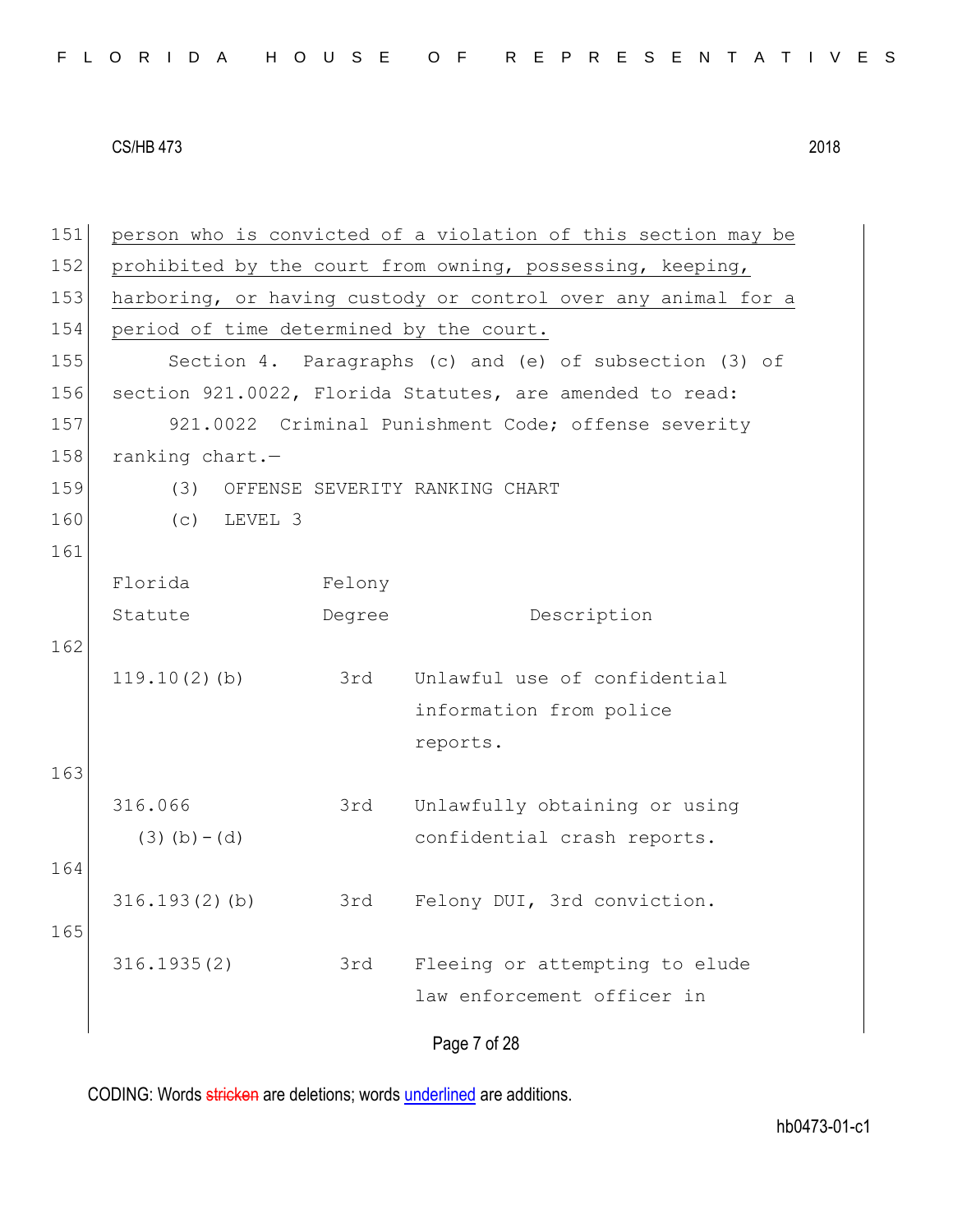| 166        |              |     | patrol vehicle with siren and<br>lights activated.                                                                   |
|------------|--------------|-----|----------------------------------------------------------------------------------------------------------------------|
|            | 319.30(4)    | 3rd | Possession by junkyard of motor<br>vehicle with identification<br>number plate removed.                              |
| 167        | 319.33(1)(a) | 3rd | Alter or forge any certificate<br>of title to a motor vehicle or<br>mobile home.                                     |
| 168<br>169 | 319.33(1)(c) | 3rd | Procure or pass title on stolen<br>vehicle.                                                                          |
| 170        | 319.33(4)    | 3rd | With intent to defraud,<br>possess, sell, etc., a blank,<br>forged, or unlawfully obtained<br>title or registration. |
| 171        | 327.35(2)(b) | 3rd | Felony BUI.                                                                                                          |
|            | 328.05(2)    | 3rd | Possess, sell, or counterfeit<br>fictitious, stolen, or<br>fraudulent titles or bills of<br>sale of vessels.         |
|            |              |     | Page 8 of 28                                                                                                         |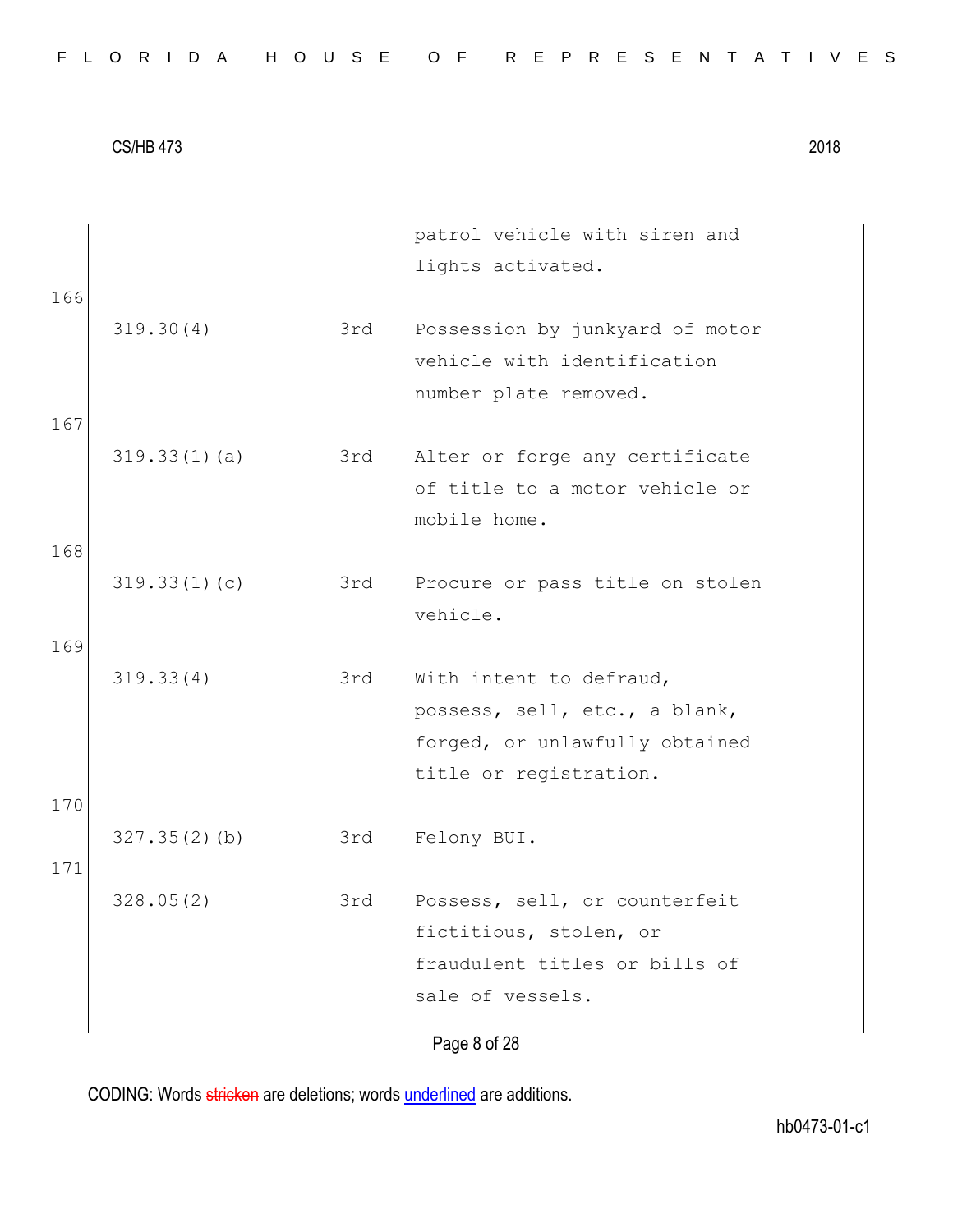Page 9 of 28 172 328.07(4) 3rd Manufacture, exchange, or possess vessel with counterfeit or wrong ID number. 173 376.302(5) 3rd Fraud related to reimbursement for cleanup expenses under the Inland Protection Trust Fund. 174 379.2431 (1)(e)5. 3rd Taking, disturbing, mutilating, destroying, causing to be destroyed, transferring, selling, offering to sell, molesting, or harassing marine turtles, marine turtle eggs, or marine turtle nests in violation of the Marine Turtle Protection Act. 175 379.2431 (1)(e)6. 3rd Possessing any marine turtle species or hatchling, or parts thereof, or the nest of any marine turtle species described in the Marine Turtle Protection Act.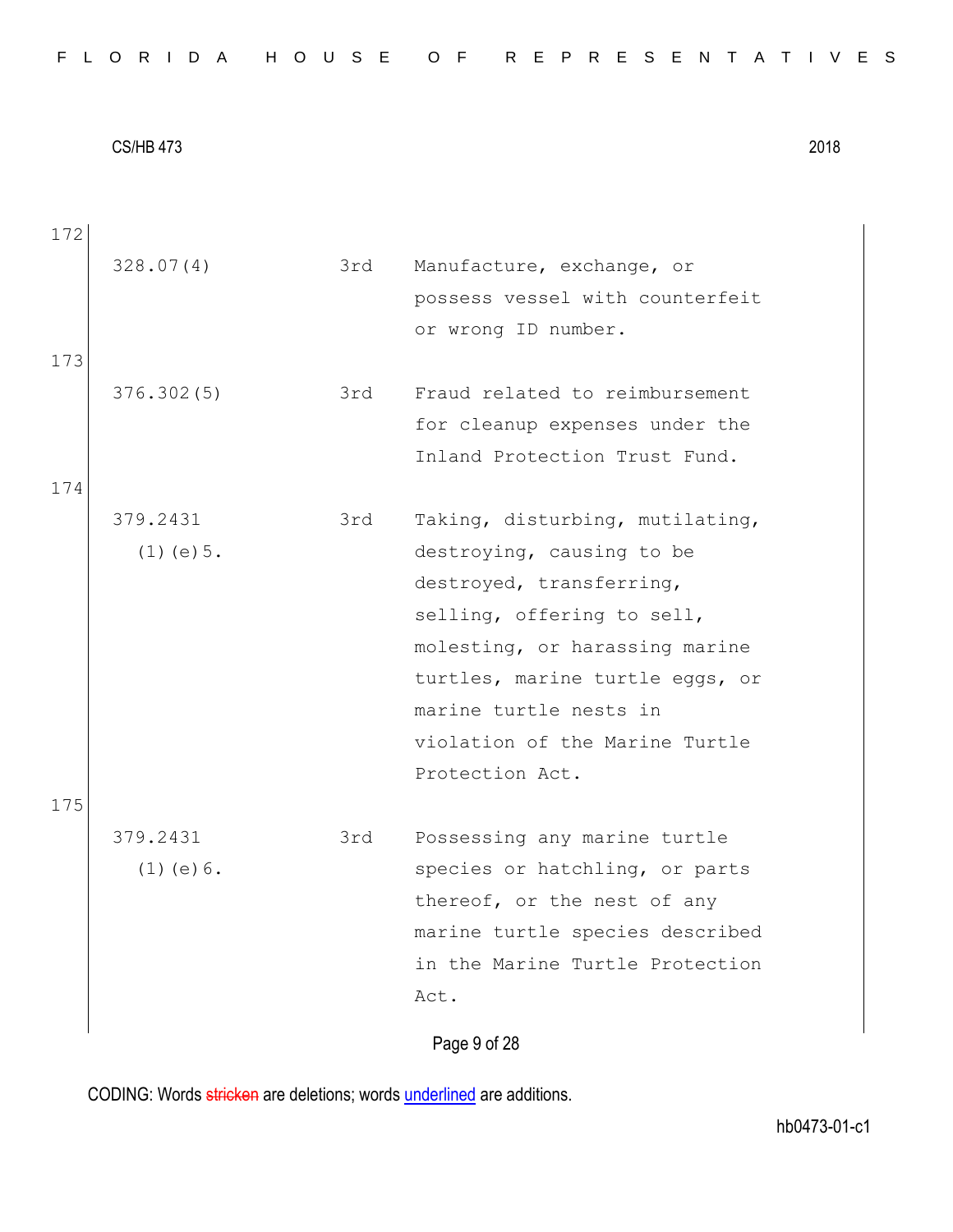| 176 |                  |     |                                 |
|-----|------------------|-----|---------------------------------|
|     | 379.2431         | 3rd | Soliciting to commit or         |
|     | $(1)$ (e) $7$ .  |     | conspiring to commit a          |
|     |                  |     | violation of the Marine Turtle  |
|     |                  |     | Protection Act.                 |
| 177 |                  |     |                                 |
|     | 400.9935(4)(a)   | 3rd | Operating a clinic, or offering |
|     | or $(b)$         |     | services requiring licensure,   |
|     |                  |     | without a license.              |
| 178 |                  |     |                                 |
|     | 400.9935(4)(e)   | 3rd | Filing a false license          |
|     |                  |     | application or other required   |
|     |                  |     | information or failing to       |
|     |                  |     | report information.             |
| 179 |                  |     |                                 |
|     | 440.1051(3)      | 3rd | False report of workers'        |
|     |                  |     | compensation fraud or           |
|     |                  |     | retaliation for making such a   |
|     |                  |     | report.                         |
| 180 |                  |     |                                 |
|     | $501.001(2)$ (b) | 2nd | Tampers with a consumer product |
|     |                  |     | or the container using          |
|     |                  |     | materially false/misleading     |
|     |                  |     | information.                    |
| 181 |                  |     |                                 |
|     |                  |     | Page 10 of 28                   |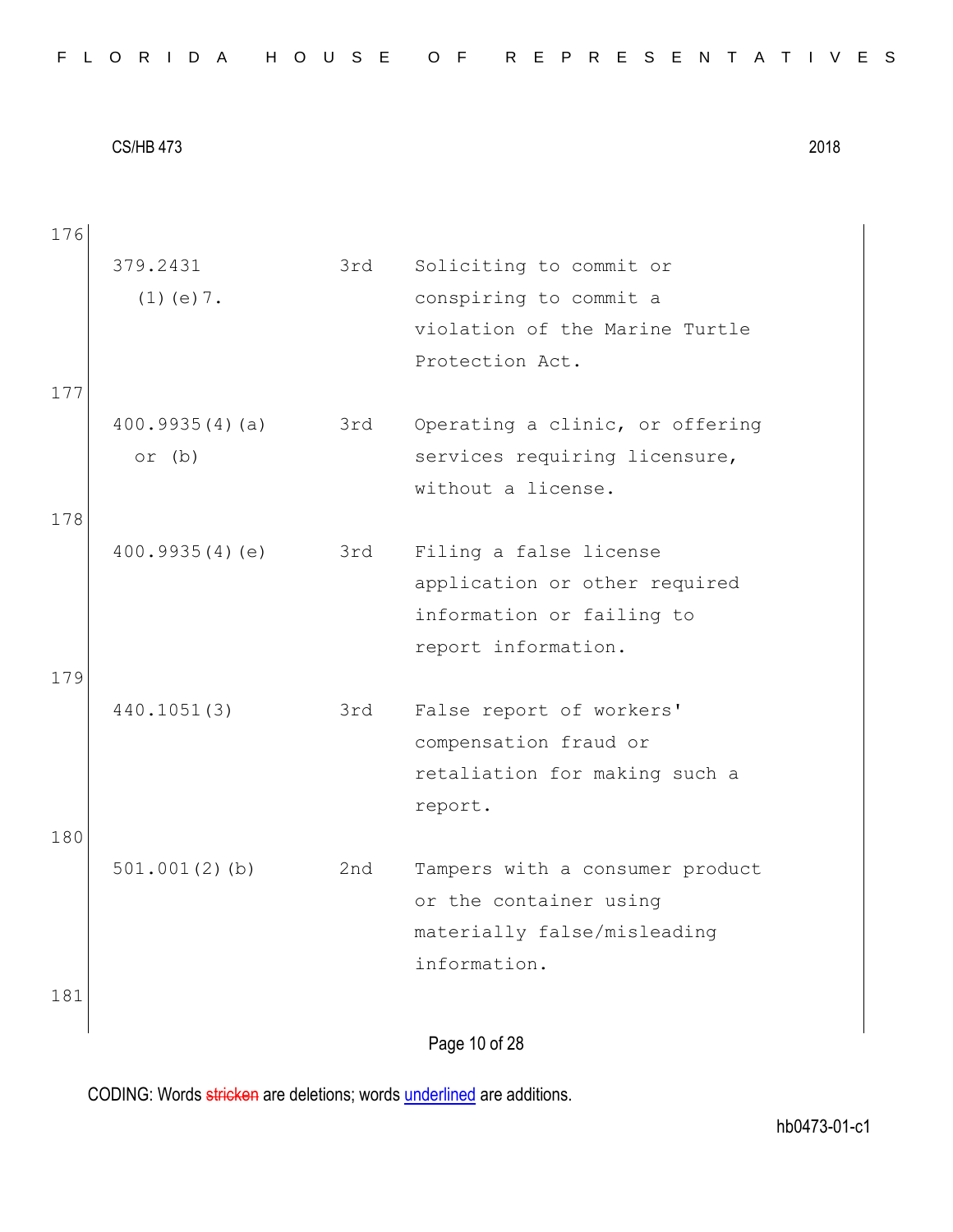|     | 624.401(4)(a)     | 3rd | Transacting insurance without a |
|-----|-------------------|-----|---------------------------------|
|     |                   |     | certificate of authority.       |
| 182 |                   |     |                                 |
|     | 624.401(4)(b)1.   | 3rd | Transacting insurance without a |
|     |                   |     | certificate of authority;       |
|     |                   |     | premium collected less than     |
|     |                   |     | \$20,000.                       |
|     |                   |     |                                 |
| 183 |                   |     |                                 |
|     | $626.902(1)(a)$ & | 3rd | Representing an unauthorized    |
|     | (b)               |     | insurer.                        |
| 184 |                   |     |                                 |
|     | 697.08            | 3rd | Equity skimming.                |
| 185 |                   |     |                                 |
|     | 790.15(3)         | 3rd | Person directs another to       |
|     |                   |     | discharge firearm from a        |
|     |                   |     | vehicle.                        |
| 186 |                   |     |                                 |
|     |                   |     |                                 |
|     | 806.10(1)         | 3rd | Maliciously injure, destroy, or |
|     |                   |     | interfere with vehicles or      |
|     |                   |     | equipment used in firefighting. |
| 187 |                   |     |                                 |
|     | 806.10(2)         | 3rd | Interferes with or assaults     |
|     |                   |     | firefighter in performance of   |
|     |                   |     | duty.                           |
| 188 |                   |     |                                 |
|     |                   |     |                                 |
|     |                   |     | Page 11 of 28                   |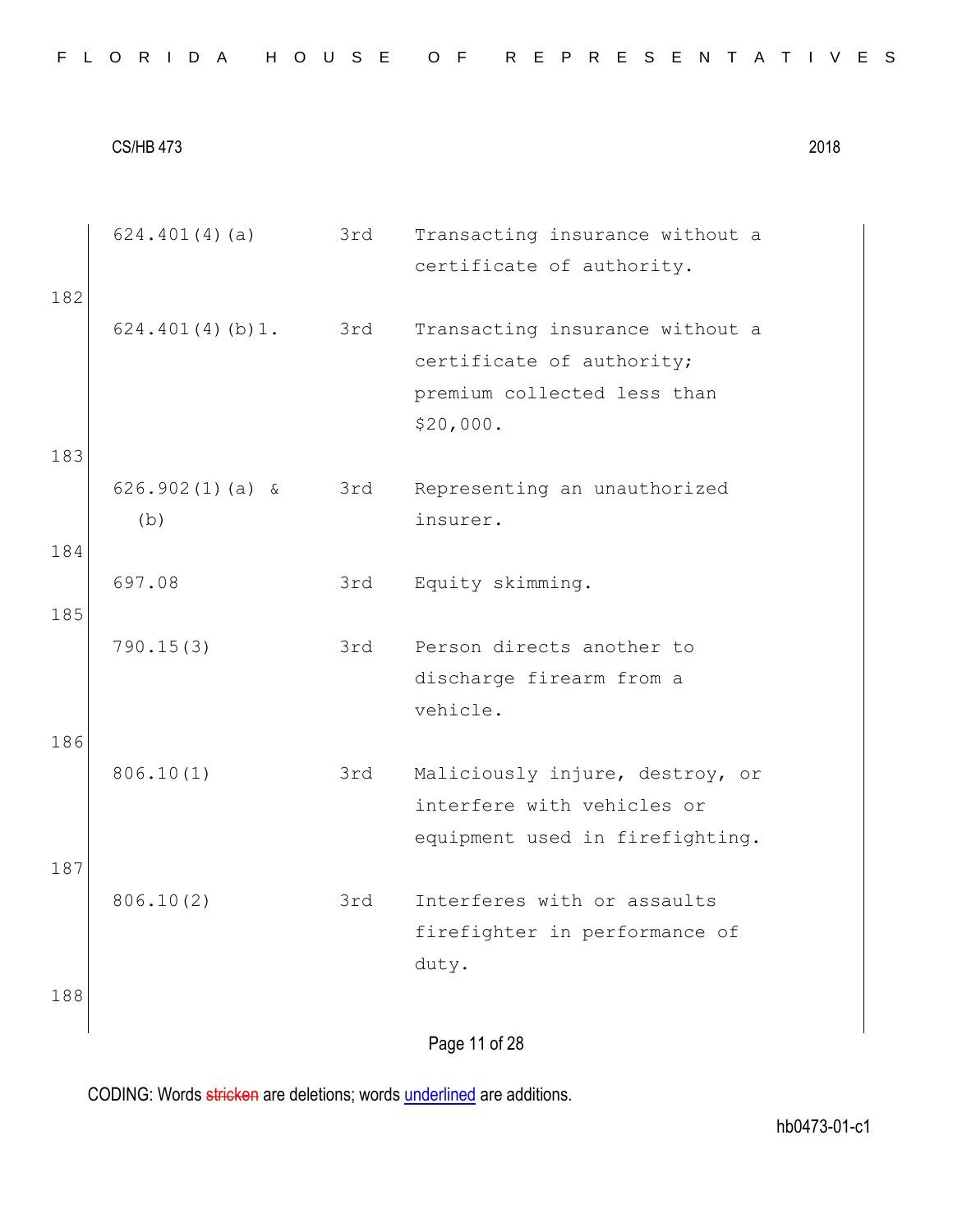| FLORIDA HOUSE OF REPRESENTATIVES |  |
|----------------------------------|--|
|----------------------------------|--|

| 810.09(2)(c)               | 3rd | Trespass on property other than<br>structure or conveyance armed<br>with firearm or dangerous<br>weapon.         |
|----------------------------|-----|------------------------------------------------------------------------------------------------------------------|
|                            |     | Grand theft; \$5,000 or more but<br>less than \$10,000.                                                          |
| 812.0145(2)(c)             | 3rd | Theft from person 65 years of<br>age or older; \$300 or more but<br>less than \$10,000.                          |
| 815.04(5)(b)               | 2nd | Computer offense devised to<br>defraud or obtain property.                                                       |
| 817.034(4)(a)3.            | 3rd | Engages in scheme to defraud<br>(Florida Communications Fraud<br>Act), property valued at less<br>than \$20,000. |
| 817.233                    | 3rd | Burning to defraud insurer.                                                                                      |
| 817.234<br>$(8)$ (b) & (c) | 3rd | Unlawful solicitation of<br>persons involved in motor<br>vehicle accidents.<br>Page 12 of 28                     |
|                            |     | 812.014(2)(c)2. 3rd                                                                                              |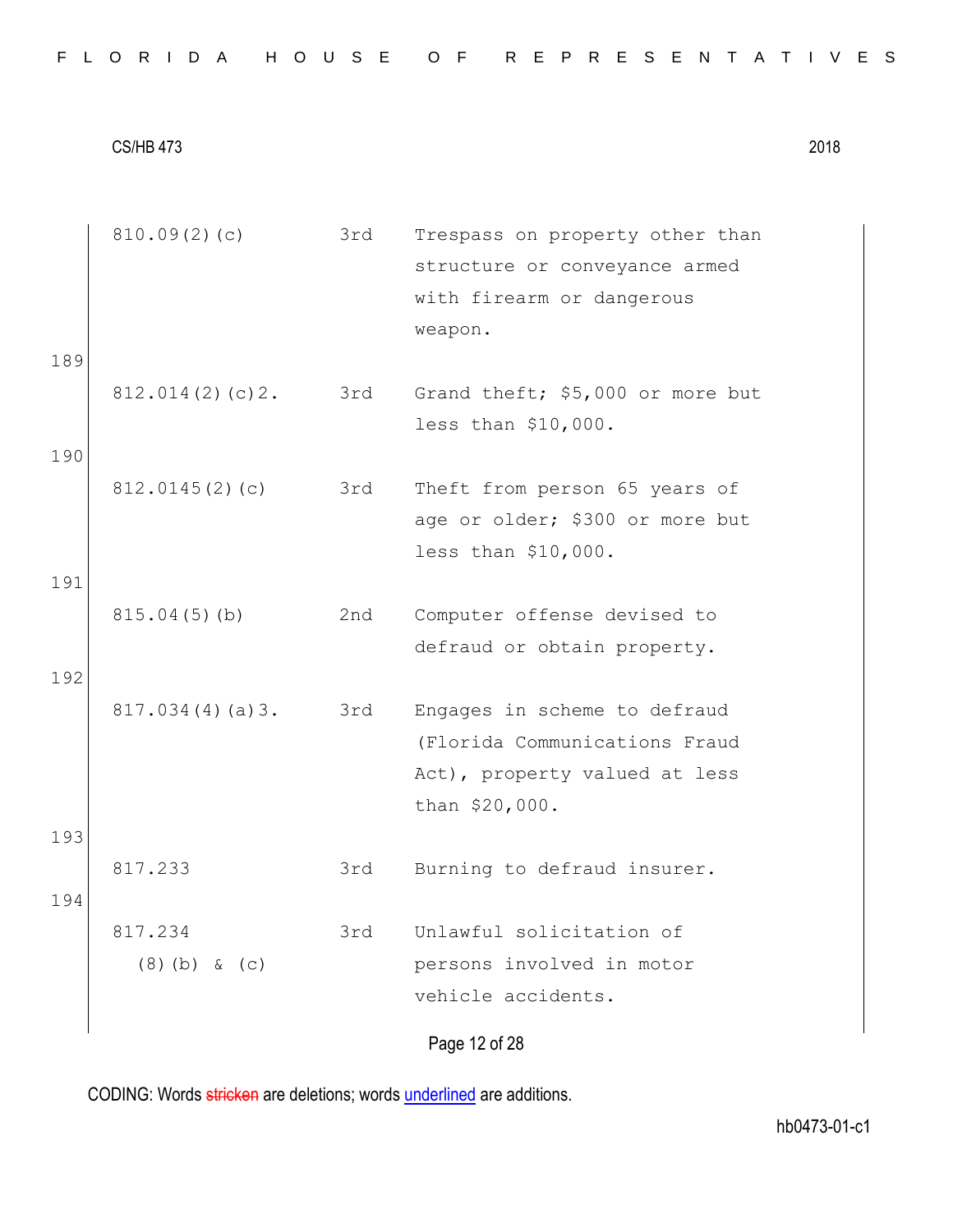Page 13 of 28 195 817.234(11)(a) 3rd Insurance fraud; property value less than \$20,000. 196 817.236 3rd Filing a false motor vehicle insurance application. 197 817.2361 3rd Creating, marketing, or presenting a false or fraudulent motor vehicle insurance card. 198 817.413(2) 3rd Sale of used goods as new. 199 828.12(2) 3rd Tortures any animal with intent to inflict intense pain, serious physical injury, or death. 200 831.28(2)(a) 3rd Counterfeiting a payment instrument with intent to defraud or possessing a counterfeit payment instrument. 201 831.29 2nd Possession of instruments for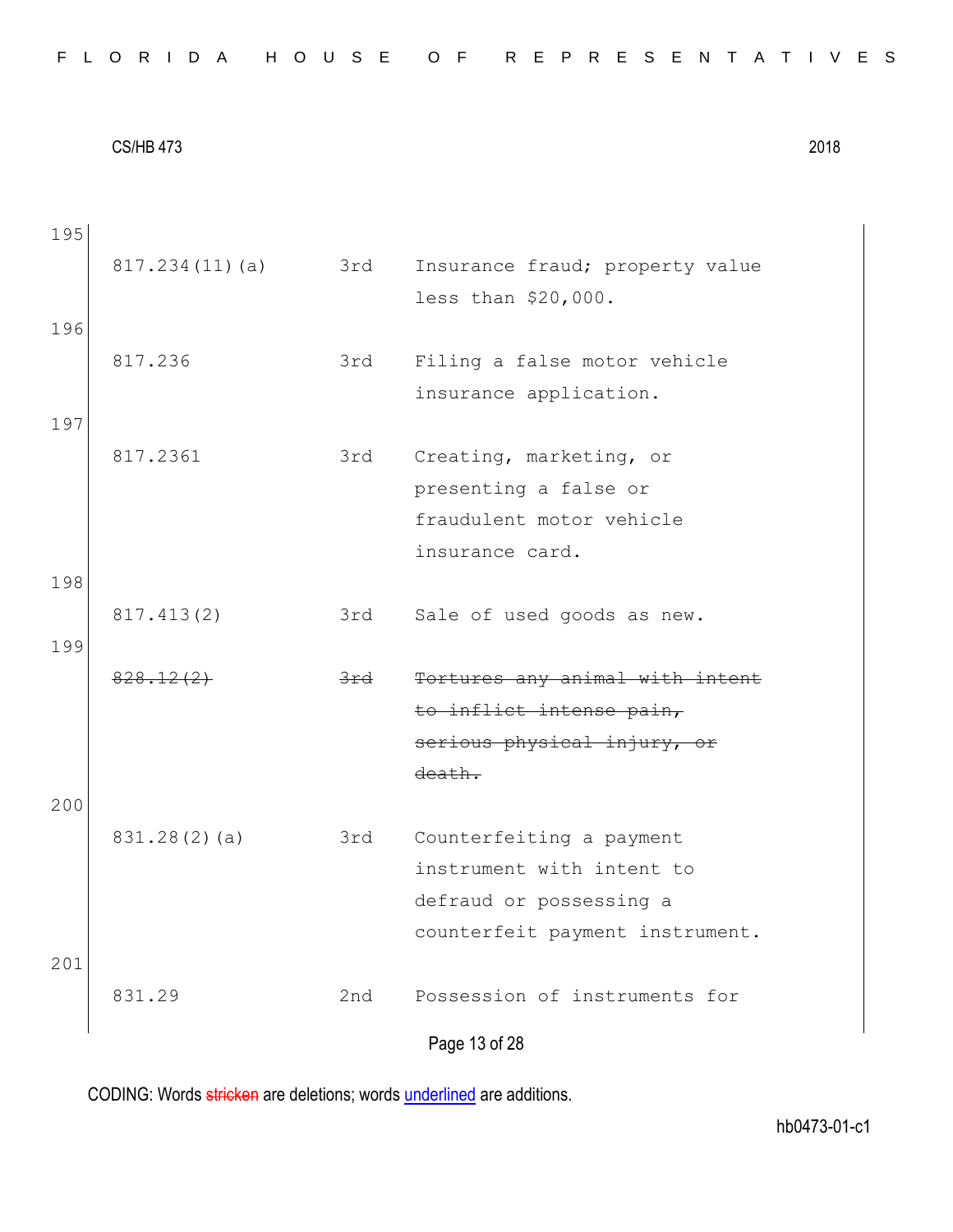| FLORIDA HOUSE OF REPRESENTATIVES |  |
|----------------------------------|--|
|----------------------------------|--|

| 202        |                |     | counterfeiting driver licenses<br>or identification cards.                                                                                                                                                        |
|------------|----------------|-----|-------------------------------------------------------------------------------------------------------------------------------------------------------------------------------------------------------------------|
|            | 838.021(3)(b)  | 3rd | Threatens unlawful harm to<br>public servant.                                                                                                                                                                     |
| 203        | 843.19         | 3rd | Injure, disable, or kill police<br>dog or horse.                                                                                                                                                                  |
| 204        | 860.15(3)      | 3rd | Overcharging for repairs and<br>parts.                                                                                                                                                                            |
| 205<br>206 | 870.01(2)      | 3rd | Riot; inciting or encouraging.                                                                                                                                                                                    |
| 207        | 893.13(1)(a)2. | 3rd | Sell, manufacture, or deliver<br>cannabis (or other s.<br>$893.03(1)(c)$ , $(2)(c)1.$<br>$(2)$ (c) 2., (2) (c) 3., (2) (c) 5.,<br>$(2)$ (c) 6., (2) (c) 7., (2) (c) 8.,<br>$(2)$ (c) 9., $(3)$ , or $(4)$ drugs). |
|            | 893.13(1)(d)2. | 2nd | Sell, manufacture, or deliver<br>s. $893.03(1)(c)$ , $(2)(c)1.$<br>$(2)$ (c) 2., (2) (c) 3., (2) (c) 5.,<br>$(2)$ (c) 6., (2) (c) 7., (2) (c) 8.,                                                                 |
|            |                |     | Page 14 of 28                                                                                                                                                                                                     |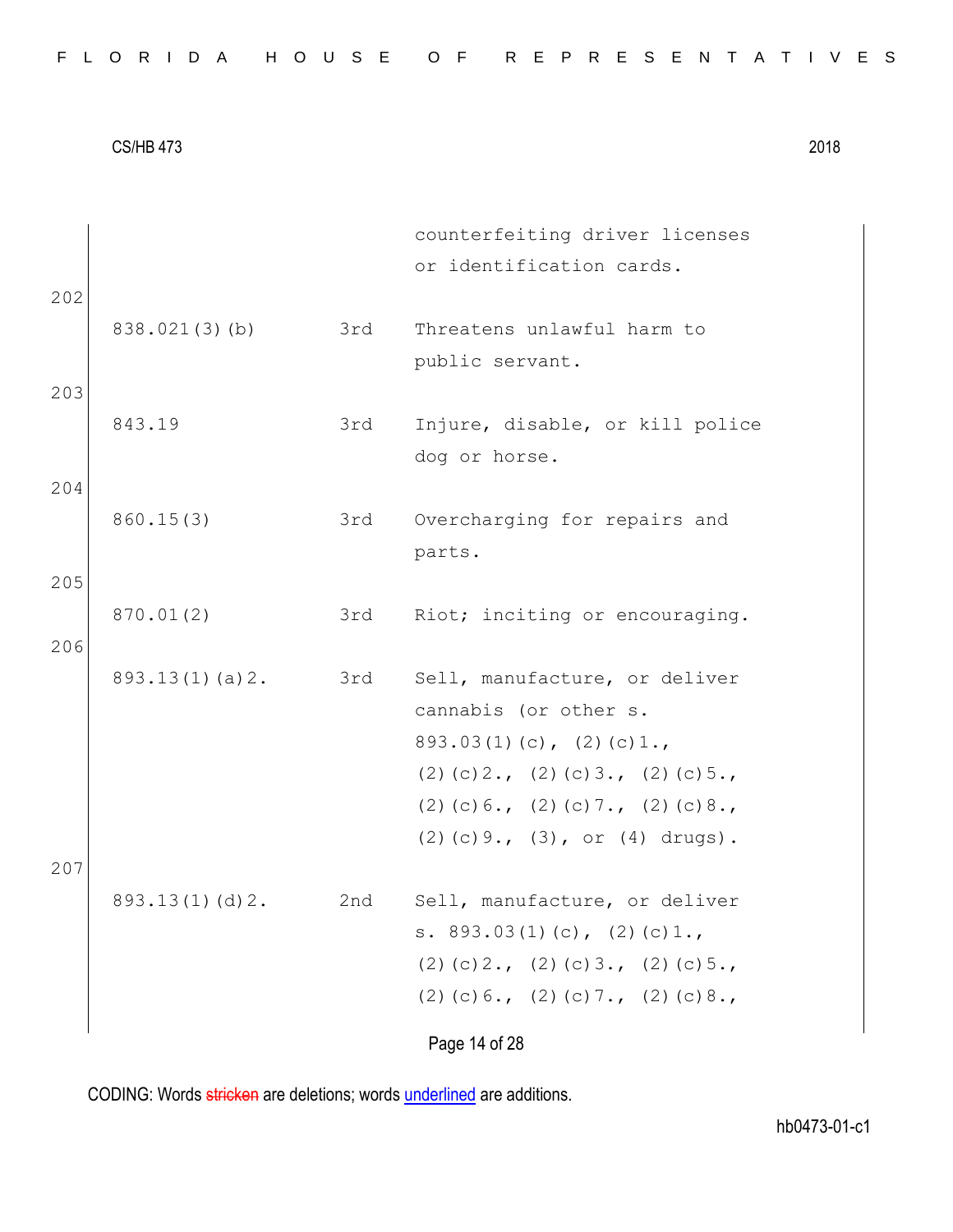|  |  |  | FLORIDA HOUSE OF REPRESENTATIVES |  |  |  |  |  |  |  |  |  |  |  |  |  |
|--|--|--|----------------------------------|--|--|--|--|--|--|--|--|--|--|--|--|--|
|  |  |  |                                  |  |  |  |  |  |  |  |  |  |  |  |  |  |

208

209

210

211

212

Page 15 of 28 (2)(c)9., (3), or (4) drugs within 1,000 feet of university. 893.13(1)(f)2. 2nd Sell, manufacture, or deliver s. 893.03(1)(c), (2)(c)1., (2)(c)2., (2)(c)3., (2)(c)5., (2)(c)  $6.$ , (2)(c)  $7.$ , (2)(c)  $8.$ , (2)(c)9., (3), or (4) drugs within 1,000 feet of public housing facility. 893.13(4)(c) 3rd Use or hire of minor; deliver to minor other controlled substances. 893.13(6)(a) 3rd Possession of any controlled substance other than felony possession of cannabis. 893.13(7)(a)8. 3rd Withhold information from practitioner regarding previous receipt of or prescription for a controlled substance.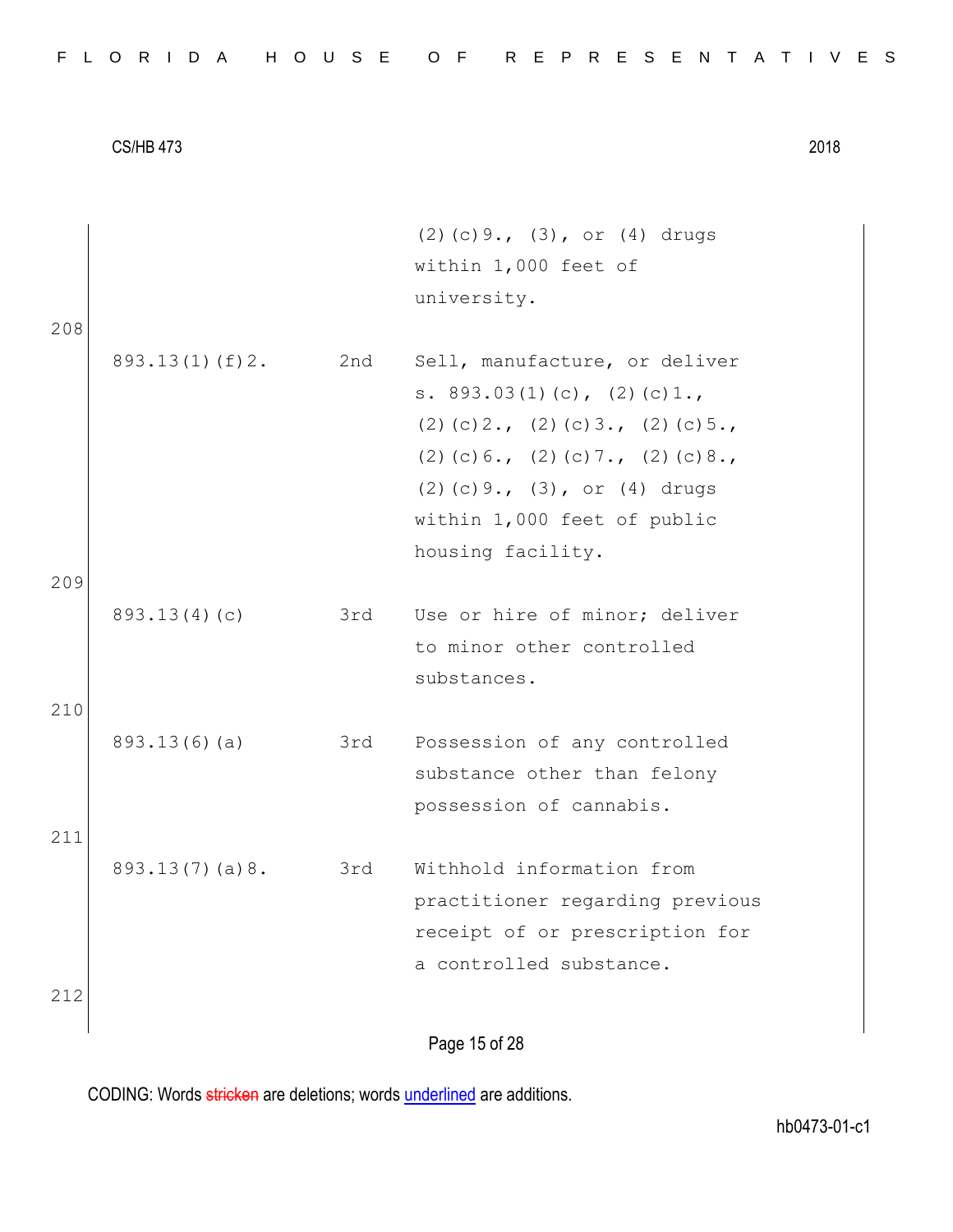| FLORIDA HOUSE OF REPRESENTATIVES |  |
|----------------------------------|--|
|----------------------------------|--|

Page 16 of 28 893.13(7)(a)9. 3rd Obtain or attempt to obtain controlled substance by fraud, forgery, misrepresentation, etc. 213 893.13(7)(a)10. 3rd Affix false or forged label to package of controlled substance. 214 893.13(7)(a)11. 3rd Furnish false or fraudulent material information on any document or record required by chapter 893. 215 893.13(8)(a)1. 3rd Knowingly assist a patient, other person, or owner of an animal in obtaining a controlled substance through deceptive, untrue, or fraudulent representations in or related to the practitioner's practice. 216 893.13(8)(a)2. 3rd Employ a trick or scheme in the practitioner's practice to

CODING: Words stricken are deletions; words underlined are additions.

hb0473-01-c1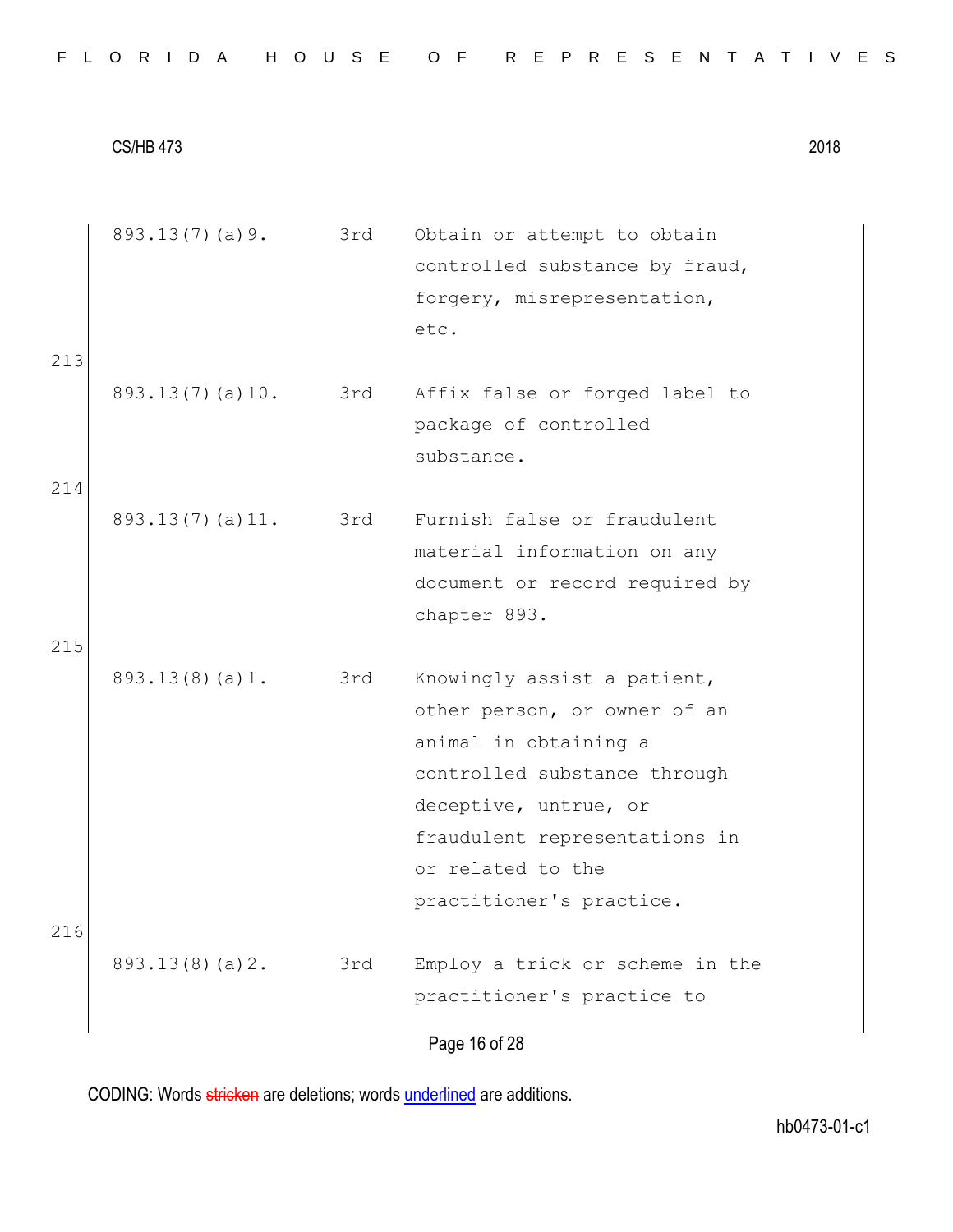| FLORIDA HOUSE OF REPRESENTATIVES |  |
|----------------------------------|--|
|----------------------------------|--|

|     |                   |     | assist a patient, other person,<br>or owner of an animal in |
|-----|-------------------|-----|-------------------------------------------------------------|
|     |                   |     | obtaining a controlled                                      |
|     |                   |     | substance.                                                  |
| 217 |                   |     |                                                             |
|     | 893.13(8)(a)3.    | 3rd | Knowingly write a prescription                              |
|     |                   |     | for a controlled substance for                              |
|     |                   |     | a fictitious person.                                        |
| 218 |                   |     |                                                             |
|     | 893.13(8)(a)4.    | 3rd | Write a prescription for a                                  |
|     |                   |     | controlled substance for a                                  |
|     |                   |     | patient, other person, or an                                |
|     |                   |     | animal if the sole purpose of                               |
|     |                   |     | writing the prescription is a                               |
|     |                   |     | monetary benefit for the                                    |
|     |                   |     | practitioner.                                               |
| 219 |                   |     |                                                             |
|     | 918.13(1)(a)      | 3rd | Alter, destroy, or conceal                                  |
|     |                   |     | investigation evidence.                                     |
| 220 |                   |     |                                                             |
|     | 944.47            | 3rd | Introduce contraband to                                     |
|     | $(1)$ (a) 1. & 2. |     | correctional facility.                                      |
| 221 |                   |     |                                                             |
|     | 944.47(1)(c)      | 2nd | Possess contraband while upon                               |
|     |                   |     | the grounds of a correctional                               |
|     |                   |     | Page 17 of 28                                               |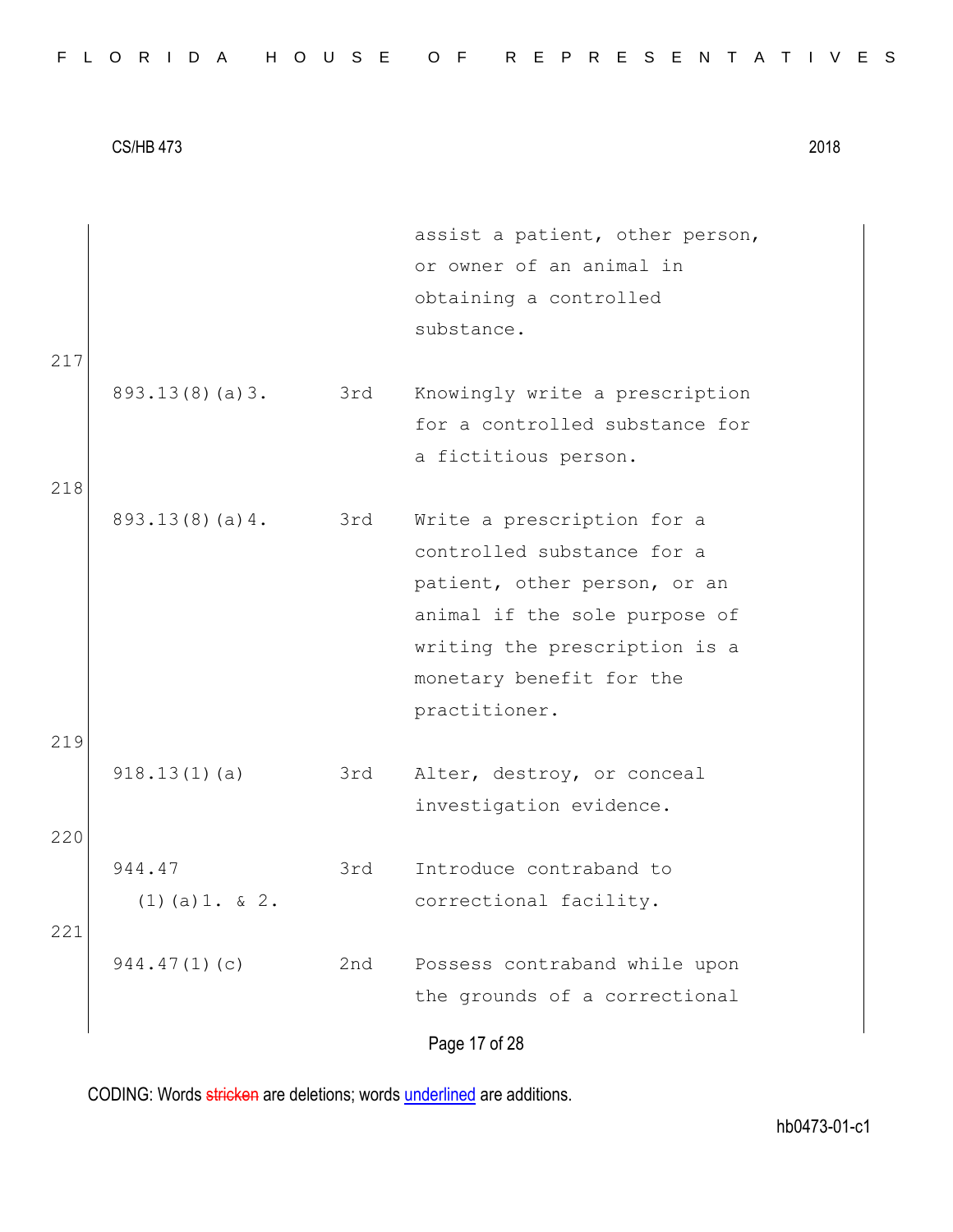|     |                |        | institution.                    |
|-----|----------------|--------|---------------------------------|
| 222 |                |        |                                 |
|     | 985.721        | 3rd    | Escapes from a juvenile         |
|     |                |        | facility (secure detention or   |
|     |                |        | residential commitment          |
|     |                |        | facility).                      |
| 223 |                |        |                                 |
| 224 | (e)<br>LEVEL 5 |        |                                 |
| 225 |                |        |                                 |
|     | Florida        | Felony |                                 |
|     | Statute        | Degree | Description                     |
| 226 |                |        |                                 |
|     | 316.027(2)(a)  | 3rd    | Accidents involving personal    |
|     |                |        | injuries other than serious     |
|     |                |        | bodily injury, failure to stop; |
|     |                |        | leaving scene.                  |
| 227 |                |        |                                 |
|     | 316.1935(4)(a) | 2nd    | Aggravated fleeing or eluding.  |
| 228 |                |        |                                 |
|     | 316.80(2)      | 2nd    | Unlawful conveyance of fuel;    |
|     |                |        | obtaining fuel fraudulently.    |
| 229 |                |        |                                 |
|     | 322.34(6)      | 3rd    | Careless operation of motor     |
|     |                |        | vehicle with suspended license, |
|     |                |        | resulting in death or serious   |
|     |                |        | Page 18 of 28                   |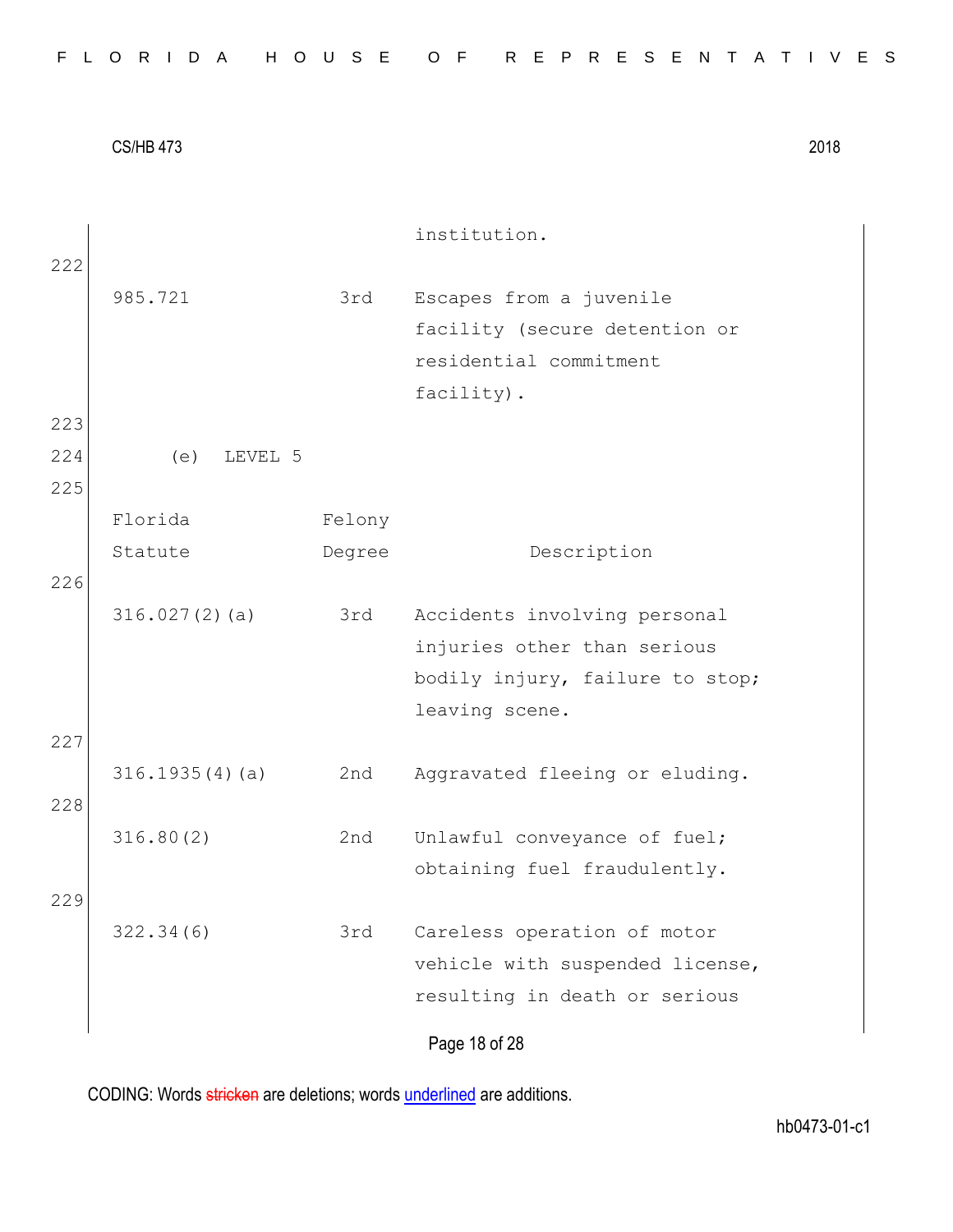| FLORIDA HOUSE OF REPRESENTATIVES |  |
|----------------------------------|--|
|----------------------------------|--|

| 230 |                 |     | bodily injury.                                                |
|-----|-----------------|-----|---------------------------------------------------------------|
|     | 327.30(5)       | 3rd | Vessel accidents involving<br>personal injury; leaving scene. |
| 231 |                 |     |                                                               |
|     | 379.365(2)(c)1. | 3rd | Violation of rules relating to:                               |
|     |                 |     | willful molestation of stone                                  |
|     |                 |     | crab traps, lines, or buoys;                                  |
|     |                 |     | illegal bartering, trading, or                                |
|     |                 |     | sale, conspiring or aiding in                                 |
|     |                 |     | such barter, trade, or sale, or                               |
|     |                 |     | supplying, agreeing to supply,                                |
|     |                 |     | aiding in supplying, or giving                                |
|     |                 |     | away stone crab trap tags or                                  |
|     |                 |     | certificates; making, altering,                               |
|     |                 |     | forging, counterfeiting, or                                   |
|     |                 |     | reproducing stone crab trap                                   |
|     |                 |     | tags; possession of forged,                                   |
|     |                 |     | counterfeit, or imitation stone                               |
|     |                 |     | crab trap tags; and engaging in                               |
|     |                 |     | the commercial harvest of stone                               |
|     |                 |     | crabs while license is                                        |
|     |                 |     | suspended or revoked.                                         |
| 232 |                 |     |                                                               |
|     | 379.367(4)      | 3rd | Willful molestation of a                                      |

Page 19 of 28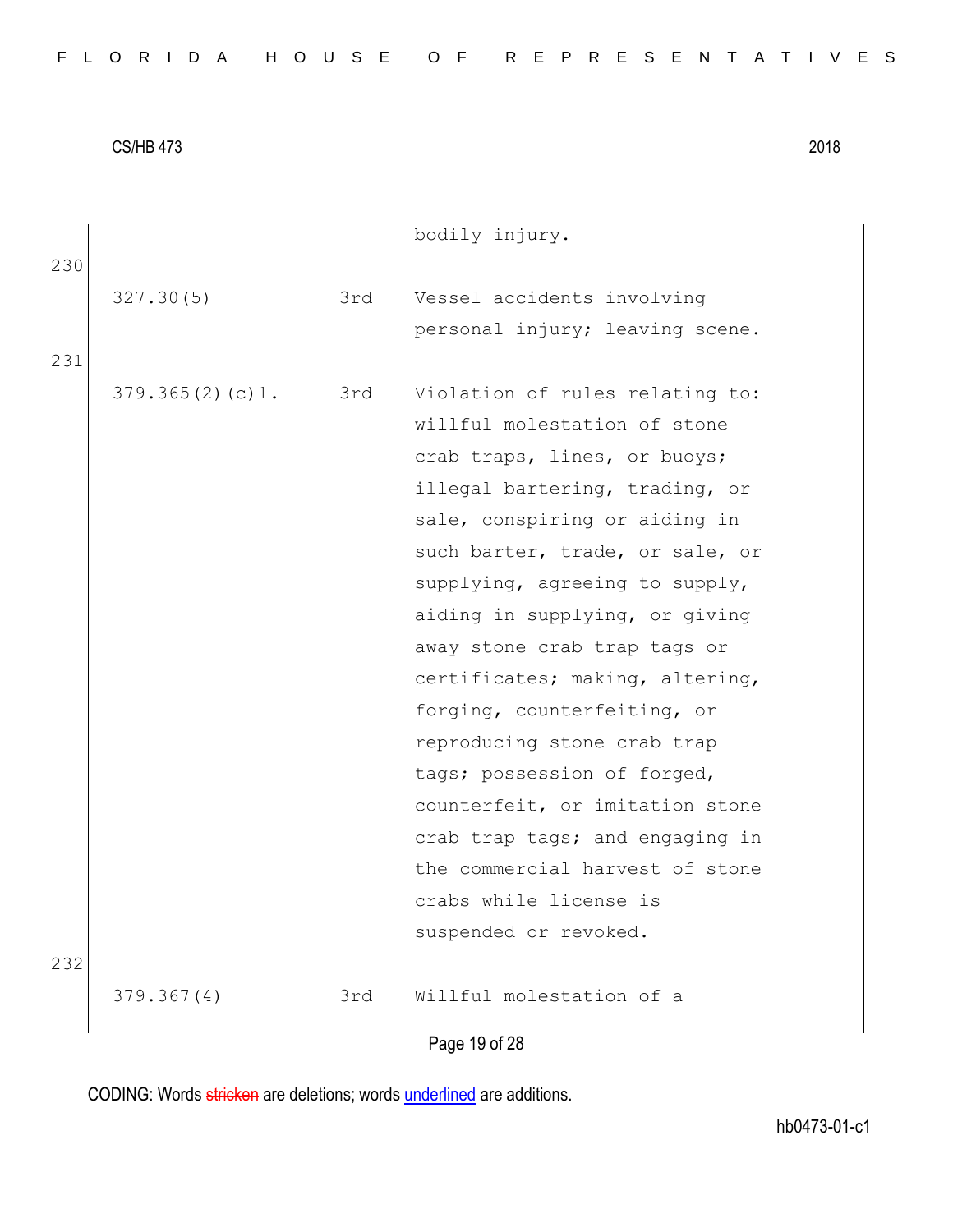| FLORIDA HOUSE OF REPRESENTATIVES |  |  |  |  |  |  |  |  |  |  |  |  |  |  |  |  |  |  |  |  |  |  |  |  |  |  |  |  |  |  |  |  |  |  |
|----------------------------------|--|--|--|--|--|--|--|--|--|--|--|--|--|--|--|--|--|--|--|--|--|--|--|--|--|--|--|--|--|--|--|--|--|--|
|----------------------------------|--|--|--|--|--|--|--|--|--|--|--|--|--|--|--|--|--|--|--|--|--|--|--|--|--|--|--|--|--|--|--|--|--|--|

|     |                 |     | commercial harvester's spiny    |
|-----|-----------------|-----|---------------------------------|
|     |                 |     | lobster trap, line, or buoy.    |
| 233 |                 |     |                                 |
|     | 379.407(5)(b)3. | 3rd | Possession of 100 or more       |
|     |                 |     | undersized spiny lobsters.      |
| 234 |                 |     |                                 |
|     | 381.0041(11)(b) | 3rd | Donate blood, plasma, or organs |
|     |                 |     | knowing HIV positive.           |
| 235 |                 |     |                                 |
|     | 440.10(1)(q)    | 2nd | Failure to obtain workers'      |
|     |                 |     | compensation coverage.          |
| 236 |                 |     |                                 |
|     | 440.105(5)      | 2nd | Unlawful solicitation for the   |
|     |                 |     | purpose of making workers'      |
|     |                 |     | compensation claims.            |
| 237 |                 |     |                                 |
|     | 440.381(2)      | 2nd | Submission of false,            |
|     |                 |     | misleading, or incomplete       |
|     |                 |     | information with the purpose of |
|     |                 |     | avoiding or reducing workers'   |
|     |                 |     | compensation premiums.          |
| 238 |                 |     |                                 |
|     | 624.401(4)(b)2. | 2nd | Transacting insurance without a |
|     |                 |     | certificate or authority;       |
|     |                 |     | premium collected \$20,000 or   |
|     |                 |     | Page 20 of 28                   |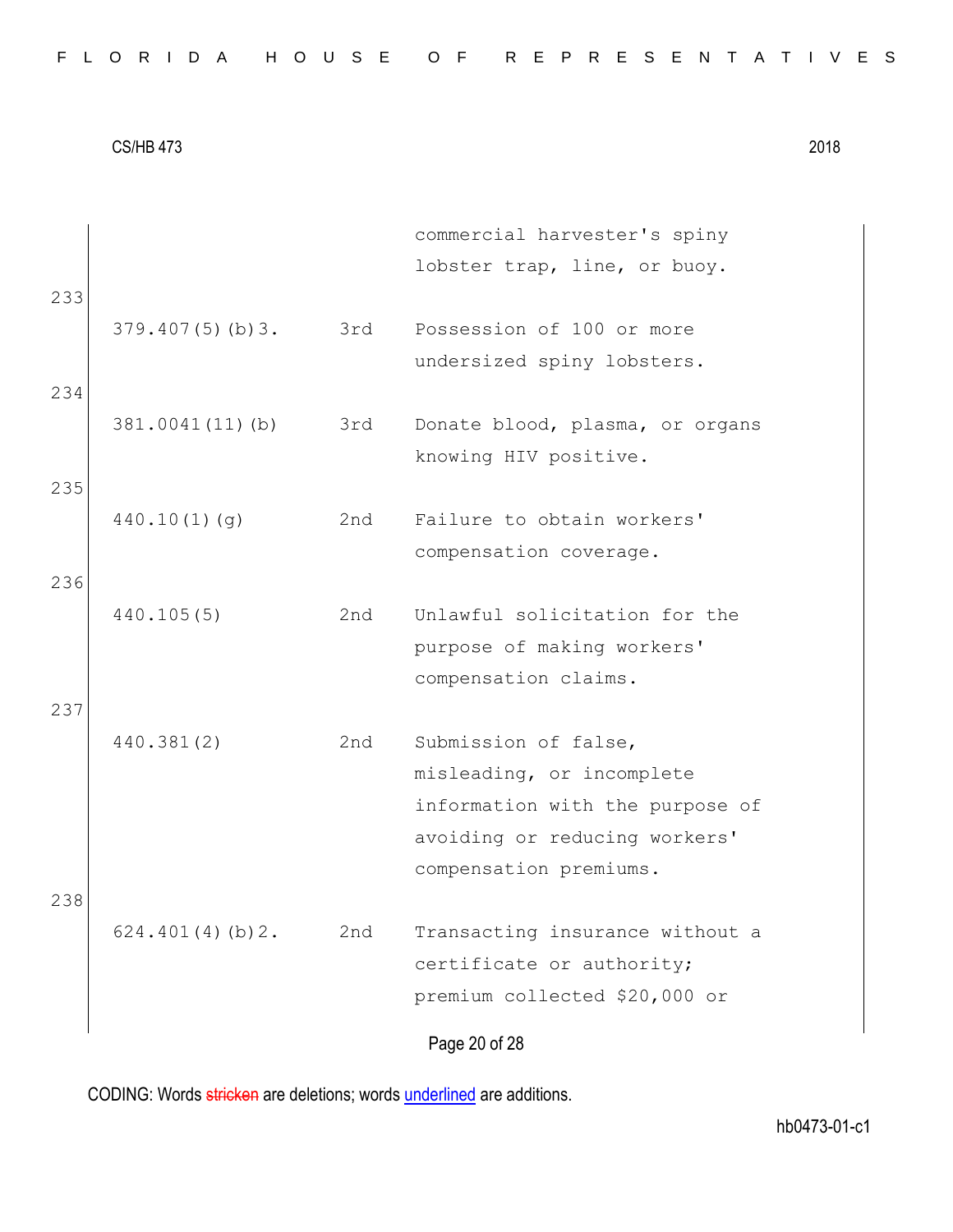| 239 |               |     | more but less than \$100,000.                             |
|-----|---------------|-----|-----------------------------------------------------------|
|     | 626.902(1)(c) | 2nd | Representing an unauthorized<br>insurer; repeat offender. |
| 240 |               |     |                                                           |
|     | 790.01(2)     | 3rd | Carrying a concealed firearm.                             |
| 241 |               |     |                                                           |
|     | 790.162       | 2nd | Threat to throw or discharge                              |
|     |               |     | destructive device.                                       |
| 242 |               |     |                                                           |
|     | 790.163(1)    | 2nd | False report of bomb,                                     |
|     |               |     | explosive, weapon of mass                                 |
|     |               |     | destruction, or use of firearms                           |
|     |               |     | in violent manner.                                        |
| 243 |               |     |                                                           |
|     | 790.221(1)    | 2nd | Possession of short-barreled                              |
|     |               |     | shotgun or machine gun.                                   |
| 244 |               |     |                                                           |
|     | 790.23        | 2nd | Felons in possession of                                   |
|     |               |     | firearms, ammunition, or                                  |
| 245 |               |     | electronic weapons or devices.                            |
|     | 796.05(1)     | 2nd | Live on earnings of a                                     |
|     |               |     | prostitute; 1st offense.                                  |
| 246 |               |     |                                                           |
|     |               |     |                                                           |
|     |               |     | Page 21 of 28                                             |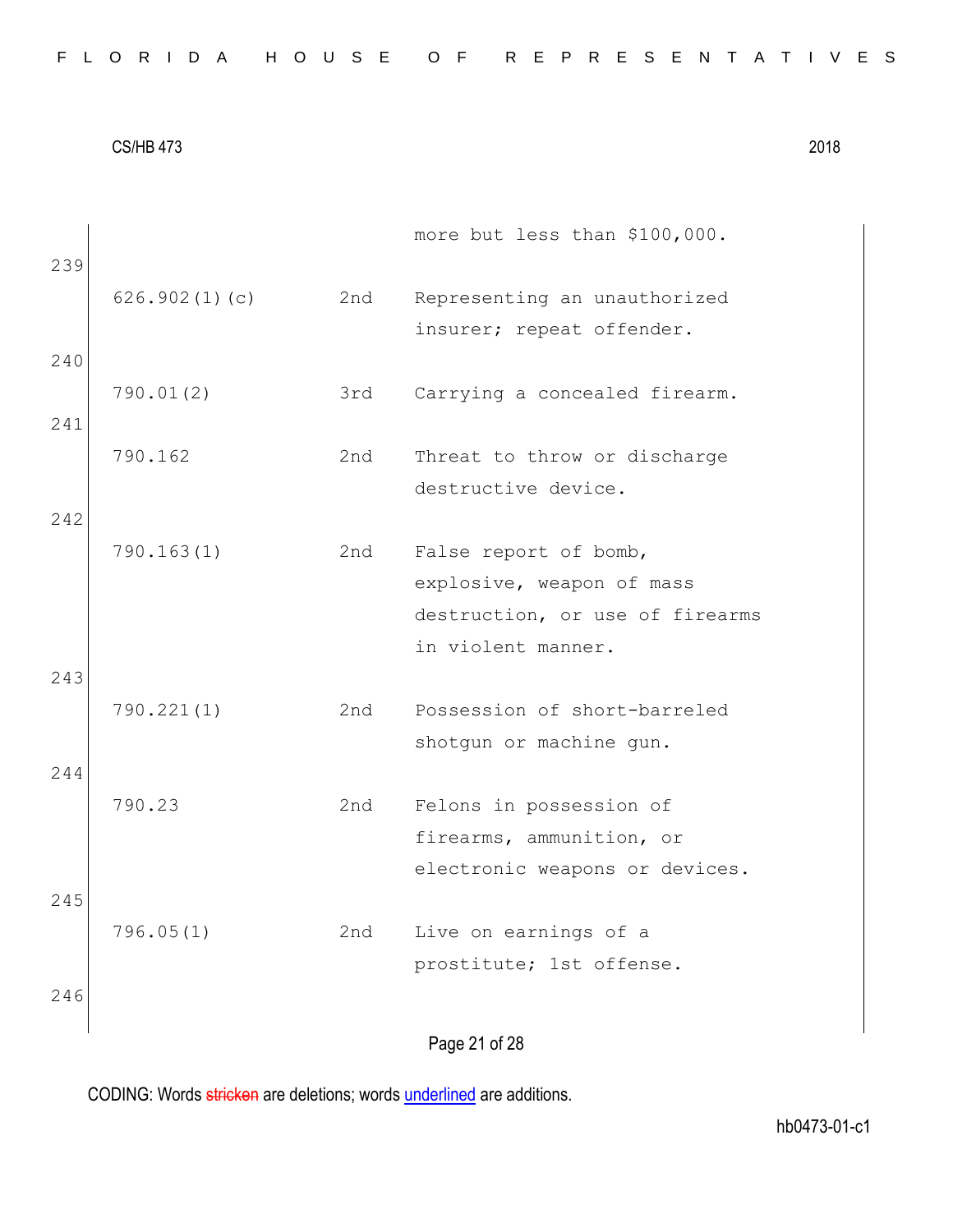|     | 800.04(6)(c)      | 3rd | Lewd or lascivious conduct;    |
|-----|-------------------|-----|--------------------------------|
|     |                   |     | offender less than 18 years of |
|     |                   |     | age.                           |
| 247 |                   |     |                                |
|     | $800.04(7)$ (b)   | 2nd | Lewd or lascivious exhibition; |
|     |                   |     | offender 18 years of age or    |
|     |                   |     | older.                         |
| 248 |                   |     |                                |
|     | 806.111(1)        | 3rd | Possess, manufacture, or       |
|     |                   |     | dispense fire bomb with intent |
|     |                   |     | to damage any structure or     |
|     |                   |     | property.                      |
| 249 |                   |     |                                |
|     | $812.0145(2)$ (b) | 2nd | Theft from person 65 years of  |
|     |                   |     | age or older; \$10,000 or more |
| 250 |                   |     | but less than \$50,000.        |
|     | 812.015(8)        | 3rd | Retail theft; property stolen  |
|     |                   |     | is valued at \$300 or more and |
|     |                   |     | one or more specified acts.    |
| 251 |                   |     |                                |
|     | 812.019(1)        | 2nd | Stolen property; dealing in or |
|     |                   |     | trafficking in.                |
| 252 |                   |     |                                |
|     | 812.131(2)(b)     | 3rd | Robbery by sudden snatching.   |
|     |                   |     | Page 22 of 28                  |
|     |                   |     |                                |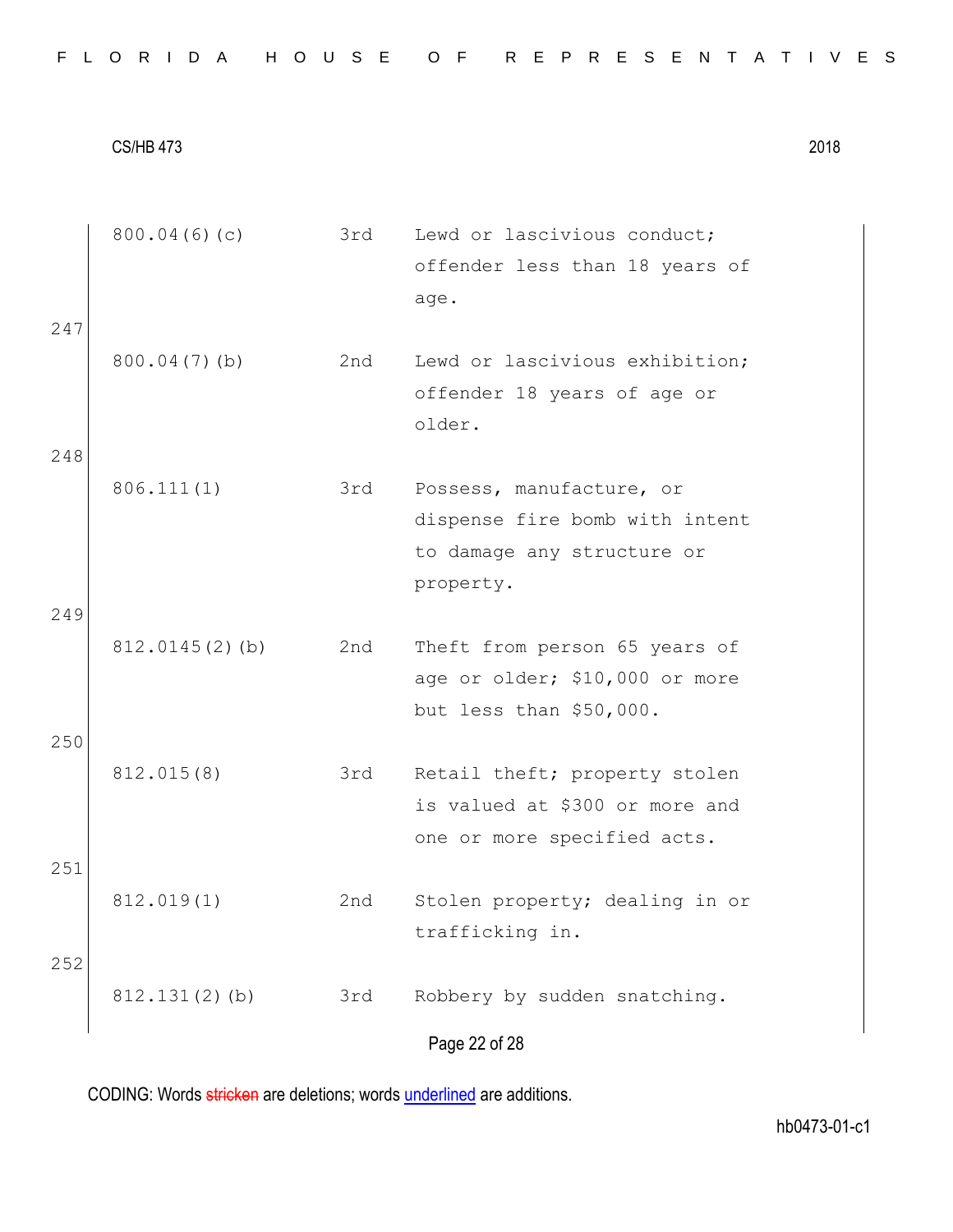| FLORIDA HOUSE OF REPRESENTATIVES |  |
|----------------------------------|--|
|----------------------------------|--|

Page 23 of 28 253 812.16(2) 3rd Owning, operating, or conducting a chop shop. 254 817.034(4)(a)2. 2nd Communications fraud, value \$20,000 to \$50,000. 255 817.234(11)(b) 2nd Insurance fraud; property value \$20,000 or more but less than \$100,000. 256 817.2341(1), (2)(a) & (3)(a) 3rd Filing false financial statements, making false entries of material fact or false statements regarding property values relating to the solvency of an insuring entity. 257 817.568(2)(b) 2nd Fraudulent use of personal identification information; value of benefit, services received, payment avoided, or amount of injury or fraud, \$5,000 or more or use of personal identification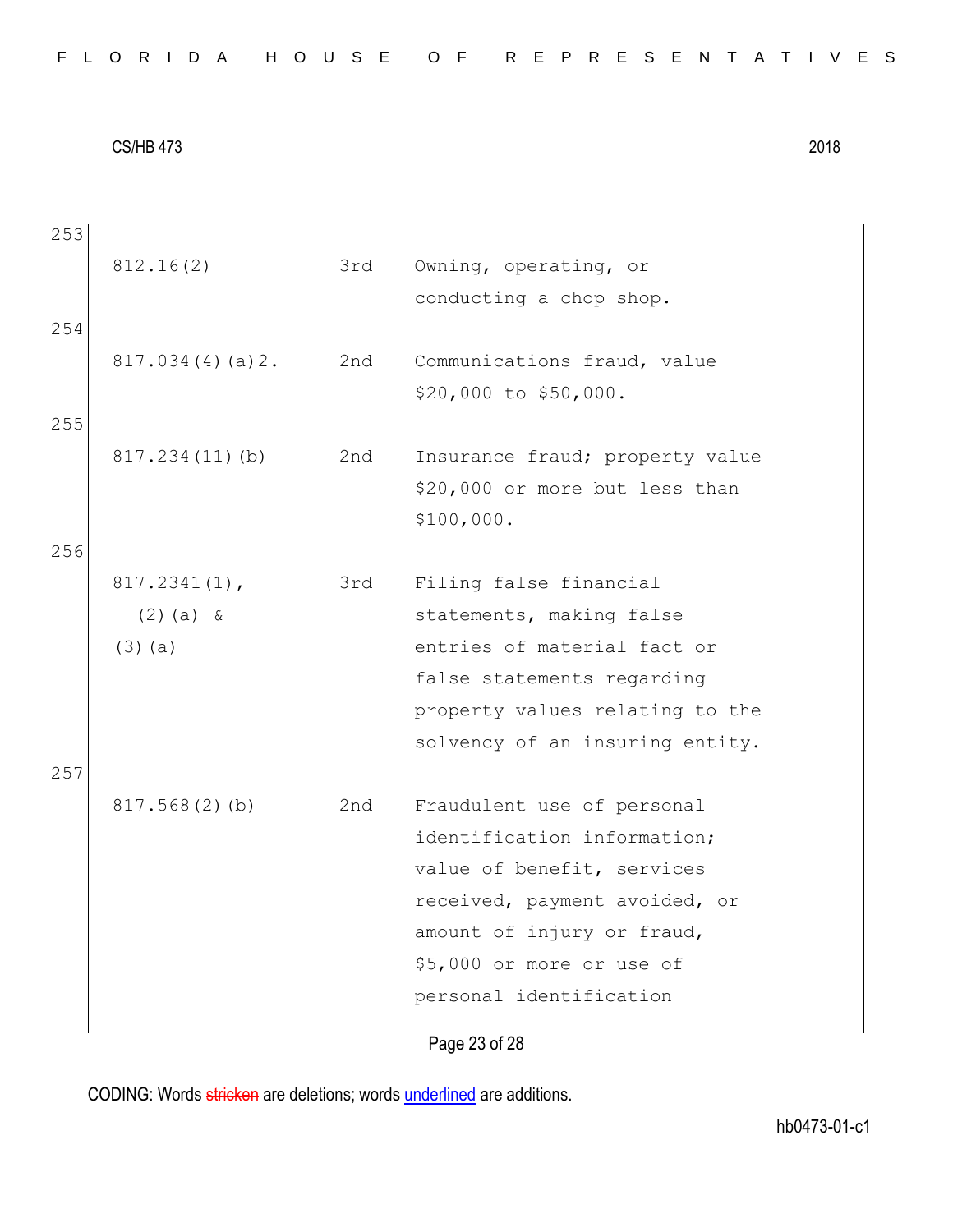|     |               |     | information of 10 or more       |
|-----|---------------|-----|---------------------------------|
|     |               |     | persons.                        |
| 258 |               |     |                                 |
|     | 817.611(2)(a) | 2nd | Traffic in or possess 5 to 14   |
|     |               |     | counterfeit credit cards or     |
|     |               |     | related documents.              |
| 259 |               |     |                                 |
|     | 817.625(2)(b) | 2nd | Second or subsequent fraudulent |
|     |               |     | use of scanning device,         |
|     |               |     | skimming device, or reencoder.  |
| 260 |               |     |                                 |
|     | 825.1025(4)   | 3rd | Lewd or lascivious exhibition   |
|     |               |     | in the presence of an elderly   |
|     |               |     | person or disabled adult.       |
| 261 |               |     |                                 |
|     | 827.071(4)    | 2nd | Possess with intent to promote  |
|     |               |     | any photographic material,      |
|     |               |     | motion picture, etc., which     |
|     |               |     | includes sexual conduct by a    |
|     |               |     | child.                          |
| 262 |               |     |                                 |
|     | 827.071(5)    | 3rd | Possess, control, or            |
|     |               |     | intentionally view any          |
|     |               |     | photographic material, motion   |
|     |               |     | picture, etc., which includes   |
|     |               |     | Page 24 of 28                   |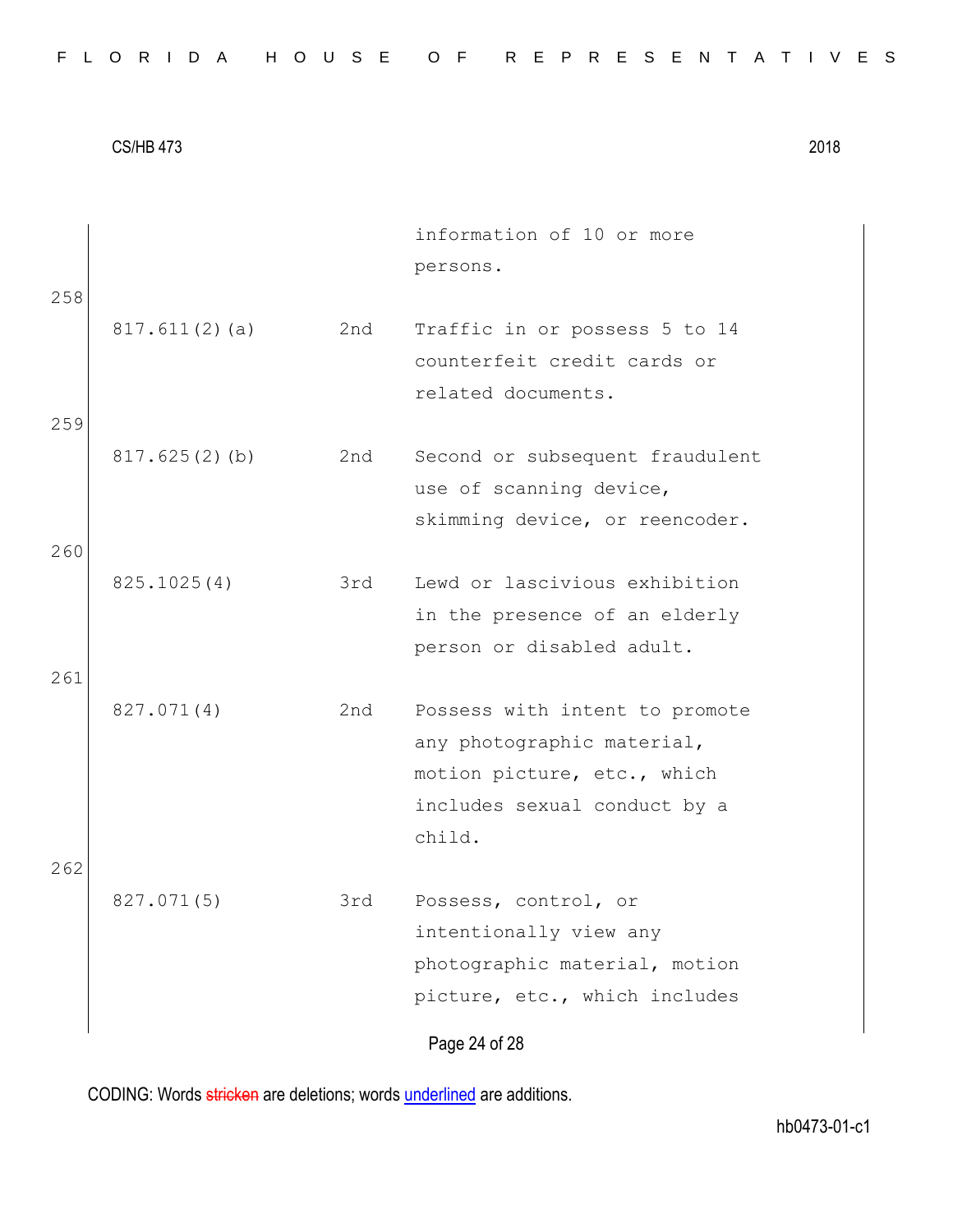|     |                 |     | sexual conduct by a child.      |
|-----|-----------------|-----|---------------------------------|
| 263 | 828.12(2)       | 3rd | Tortures any animal with intent |
|     |                 |     | to inflict intense pain,        |
|     |                 |     | serious physical injury, or     |
|     |                 |     | death.                          |
| 264 |                 |     |                                 |
|     | $839.13(2)$ (b) | 2nd | Falsifying records of an        |
|     |                 |     | individual in the care and      |
|     |                 |     | custody of a state agency       |
|     |                 |     | involving great bodily harm or  |
|     |                 |     | death.                          |
| 265 |                 |     |                                 |
|     | 843.01          | 3rd | Resist officer with violence to |
|     |                 |     | person; resist arrest with      |
|     |                 |     | violence.                       |
| 266 |                 |     |                                 |
|     | 847.0135(5)(b)  | 2nd | Lewd or lascivious exhibition   |
|     |                 |     | using computer; offender 18     |
|     |                 |     | years or older.                 |
| 267 |                 |     |                                 |
|     | 847.0137        | 3rd | Transmission of pornography by  |
|     | $(2)$ & $(3)$   |     | electronic device or equipment. |
| 268 |                 |     |                                 |
|     | 847.0138        | 3rd | Transmission of material        |
|     |                 |     | Page 25 of 28                   |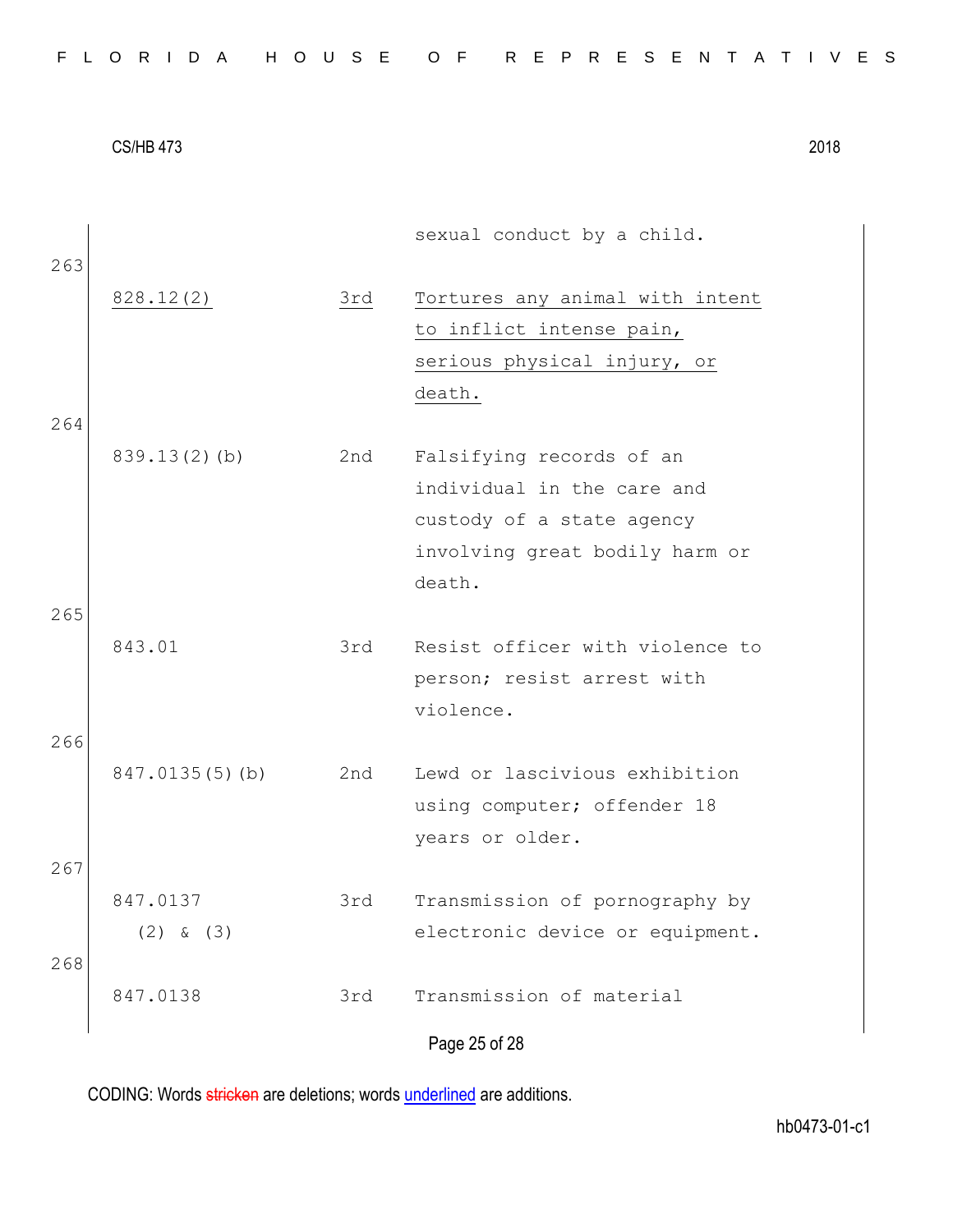|     | $(2)$ & $(3)$  |     | harmful to minors to a minor by<br>electronic device or equipment.                                                                                                                                                                               |
|-----|----------------|-----|--------------------------------------------------------------------------------------------------------------------------------------------------------------------------------------------------------------------------------------------------|
| 269 | 874.05(1)(b)   | 2nd | Encouraging or recruiting<br>another to join a criminal<br>gang; second or subsequent<br>offense.                                                                                                                                                |
| 270 | 874.05(2)(a)   | 2nd | Encouraging or recruiting<br>person under 13 years of age to<br>join a criminal gang.                                                                                                                                                            |
| 271 | 893.13(1)(a)1. | 2nd | Sell, manufacture, or deliver<br>cocaine (or other s.<br>$893.03(1)(a)$ , $(1)(b)$ , $(1)(d)$ ,<br>$(2)$ (a), $(2)$ (b), or $(2)$ (c) 4.<br>drugs).                                                                                              |
| 272 | 893.13(1)(c)2. | 2nd | Sell, manufacture, or deliver<br>cannabis (or other s.<br>$893.03(1)(c)$ , $(2)(c)1.$<br>$(2)$ (c) 2., (2) (c) 3., (2) (c) 5.,<br>$(2)$ (c) 6., (2) (c) 7., (2) (c) 8.,<br>$(2)$ (c) 9., $(3)$ , or $(4)$ drugs)<br>within 1,000 feet of a child |
|     |                |     | Page 26 of 28                                                                                                                                                                                                                                    |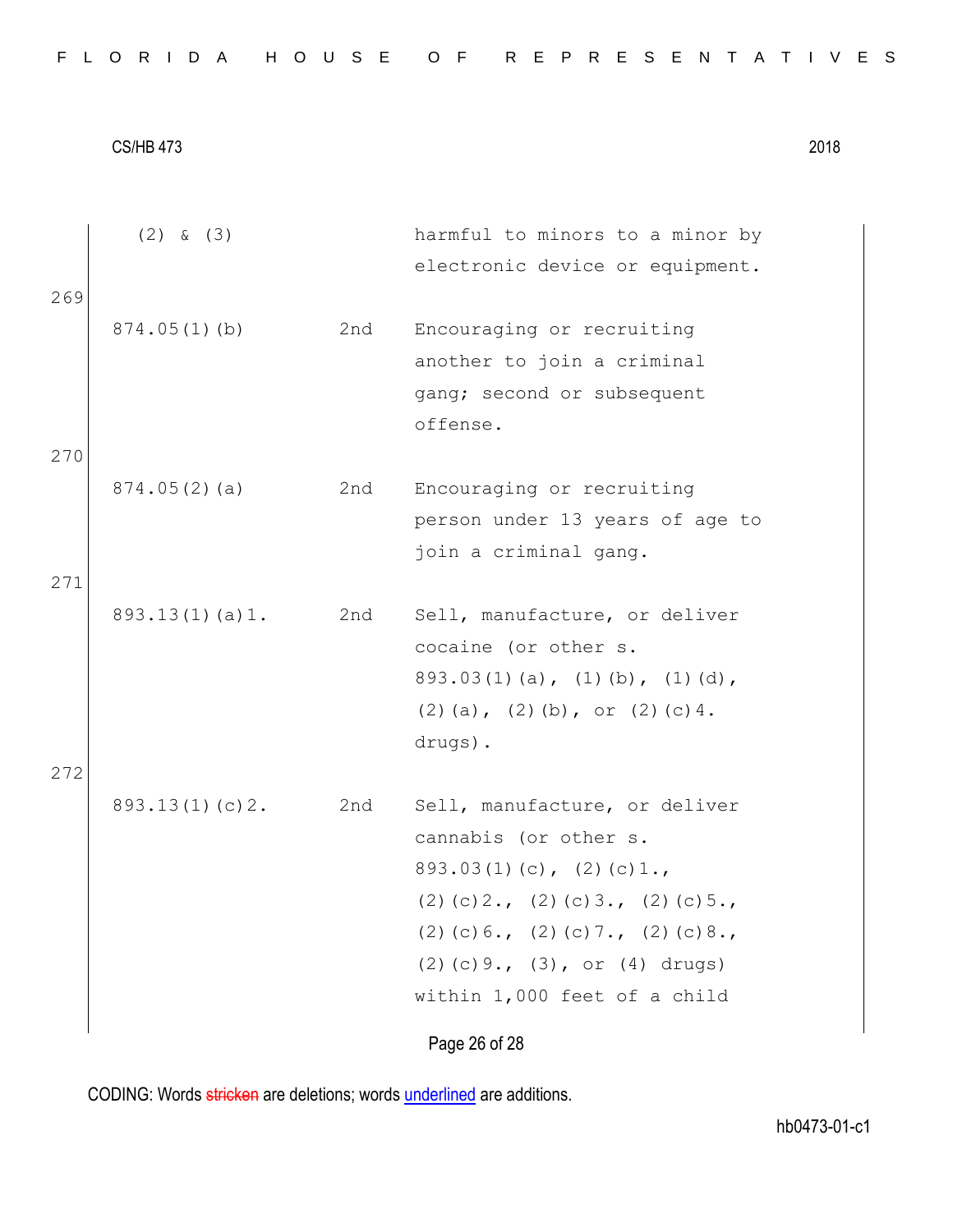|  |  |  |  |  |  |  |  | FLORIDA HOUSE OF REPRESENTATIVES |  |  |  |  |  |  |  |  |  |  |  |  |  |  |  |  |  |  |  |  |  |  |  |  |  |  |
|--|--|--|--|--|--|--|--|----------------------------------|--|--|--|--|--|--|--|--|--|--|--|--|--|--|--|--|--|--|--|--|--|--|--|--|--|--|
|--|--|--|--|--|--|--|--|----------------------------------|--|--|--|--|--|--|--|--|--|--|--|--|--|--|--|--|--|--|--|--|--|--|--|--|--|--|

|     |                |     | care facility, school, or              |
|-----|----------------|-----|----------------------------------------|
|     |                |     | state, county, or municipal            |
|     |                |     | park or publicly owned                 |
|     |                |     | recreational facility or               |
|     |                |     | community center.                      |
| 273 |                |     |                                        |
|     | 893.13(1)(d)1. | 1st | Sell, manufacture, or deliver          |
|     |                |     | cocaine (or other s.                   |
|     |                |     | $893.03(1)(a)$ , $(1)(b)$ , $(1)(d)$ , |
|     |                |     | $(2)$ (a), $(2)$ (b), or $(2)$ (c) 4.  |
|     |                |     | drugs) within 1,000 feet of            |
|     |                |     | university.                            |
| 274 |                |     |                                        |
|     | 893.13(1)(e)2. | 2nd | Sell, manufacture, or deliver          |
|     |                |     | cannabis or other drug                 |
|     |                |     | prohibited under s.                    |
|     |                |     | $893.03(1)(c)$ , $(2)(c)1.$            |
|     |                |     | $(2)$ (c) 2., (2) (c) 3., (2) (c) 5.,  |
|     |                |     | $(2)$ (c) 6., (2) (c) 7., (2) (c) 8.,  |
|     |                |     | $(2)$ (c) 9., $(3)$ , or $(4)$ within  |
|     |                |     | 1,000 feet of property used for        |
|     |                |     | religious services or a                |
|     |                |     | specified business site.               |
| 275 |                |     |                                        |
|     | 893.13(1)(f)1. | 1st | Sell, manufacture, or deliver          |
|     |                |     |                                        |
|     |                |     | Page 27 of 28                          |